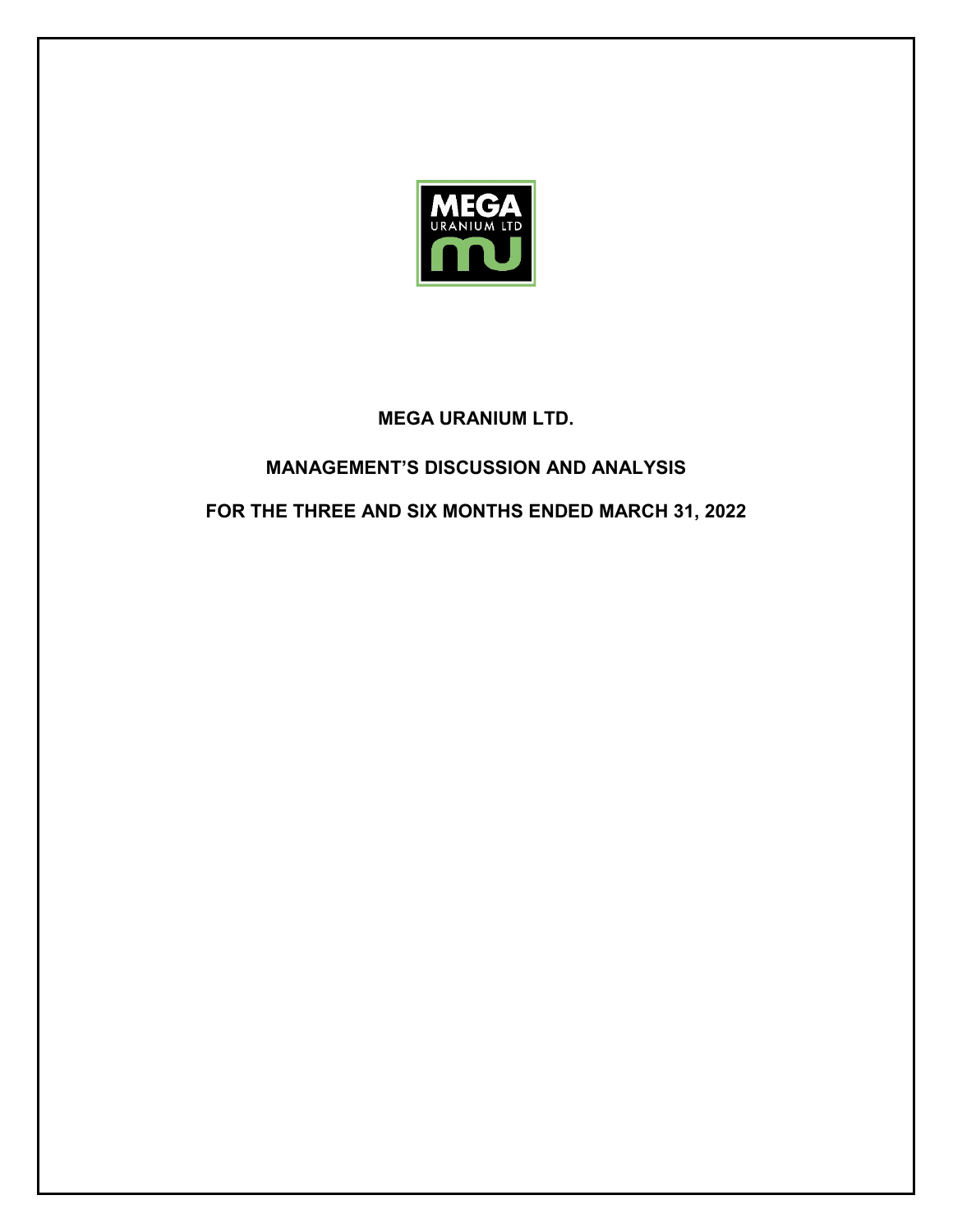### **Introduction**

This management's discussion and analysis of the financial condition and results of operation ("MD&A") of Mega Uranium Ltd. ("Mega" or the "Company") should be read in conjunction with Mega's unaudited condensed interim consolidated financial statements ("interim consolidated statements") and notes thereto as at and for the three and six months ended March 31, 2022. The same accounting policies and methods of computation were followed in the preparation of the interim consolidated statements as were followed in the preparation and described in note 3 of the annual consolidated financial statements as at and for the year ended September 30, 2021.

Except as otherwise indicated, all financial data in this MD&A have been prepared in accordance with International Financial Reporting Standards ("IFRS") issued by the International Accounting Standards Board ("IASB") and interpretations of the International Financial Reporting Interpretations Committee ("IFRIC").

All dollar amounts in this MD&A are reported in thousands of Canadian dollars, except for securities and per share amounts.

### **Caution Regarding Forward-Looking Information**

Certain information contained in this MD&A constitutes forward-looking information, which is information relating to future events or the Company's future performance and which is inherently uncertain. All information other than statements of historical fact may be forward-looking information. Forward-looking information is often, but not always, identified by the use of words such as "seek", "anticipate", "budget", "plan", "continue", "estimate", "expect", "forecast", "may", "will", "project", "predict", "potential", "targeting", "intend", "could", "might", "should", "believe" and similar words or phrases (including negative variations) suggesting future outcomes or statements regarding an outlook. Forward-looking information contained in this MD&A includes, but is not limited to the Company's expectations regarding its portfolio investment strategy, including the time horizon for holding positions and milestones for dispositions, the Company's exploration and development activities, including expectations regarding drilling and other activities conducted to advance properties and associated expenditures, receipt of regulatory and governmental approvals, the impact of proposed asset dispositions on the Company's financial condition and performance and its cash flows, the Company's future operating costs and working capital requirements, including its ability to satisfy such requirements through dispositions of securities or other means and the anticipated timing of dispositions of securities, the exposure of its financial instruments to various risks and its ability to manage those risks, the Company's ability to use tax resource pools and loss carry-forwards, fees to be incurred by foreign subsidiaries, changes in accounting policies, and measures implemented in response to the COVID-19 pandemic and its expected impact on our business (including our investments), operations (including our ability to raise capital), earnings and results.

Forward-looking information involves known and unknown risks, uncertainties and other factors that may cause actual results or events to differ materially from those anticipated in such forward-looking information. The Company believes the expectations reflected in the forward-looking information are reasonable but no assurance can be given that these expectations will prove to be correct and readers are cautioned not to place undue reliance on forward-looking information contained in this MD&A. Some of the risks and other factors which could cause results to differ materially from those expressed in the forward-looking information contained in this MD&A include, but are not limited to: risks relating to uranium exploration activities generally, including the availability and cost of geophysical, drilling and other equipment; uncertainties associated with the uranium industry, including supply and demand fundamentals, our ability to complete our capital programs; geological, technical, drilling and processing problems, including the availability of equipment and access to properties; our ability to secure adequate transportation for our products; potential losses which would stem from any disruptions in production, including work stoppages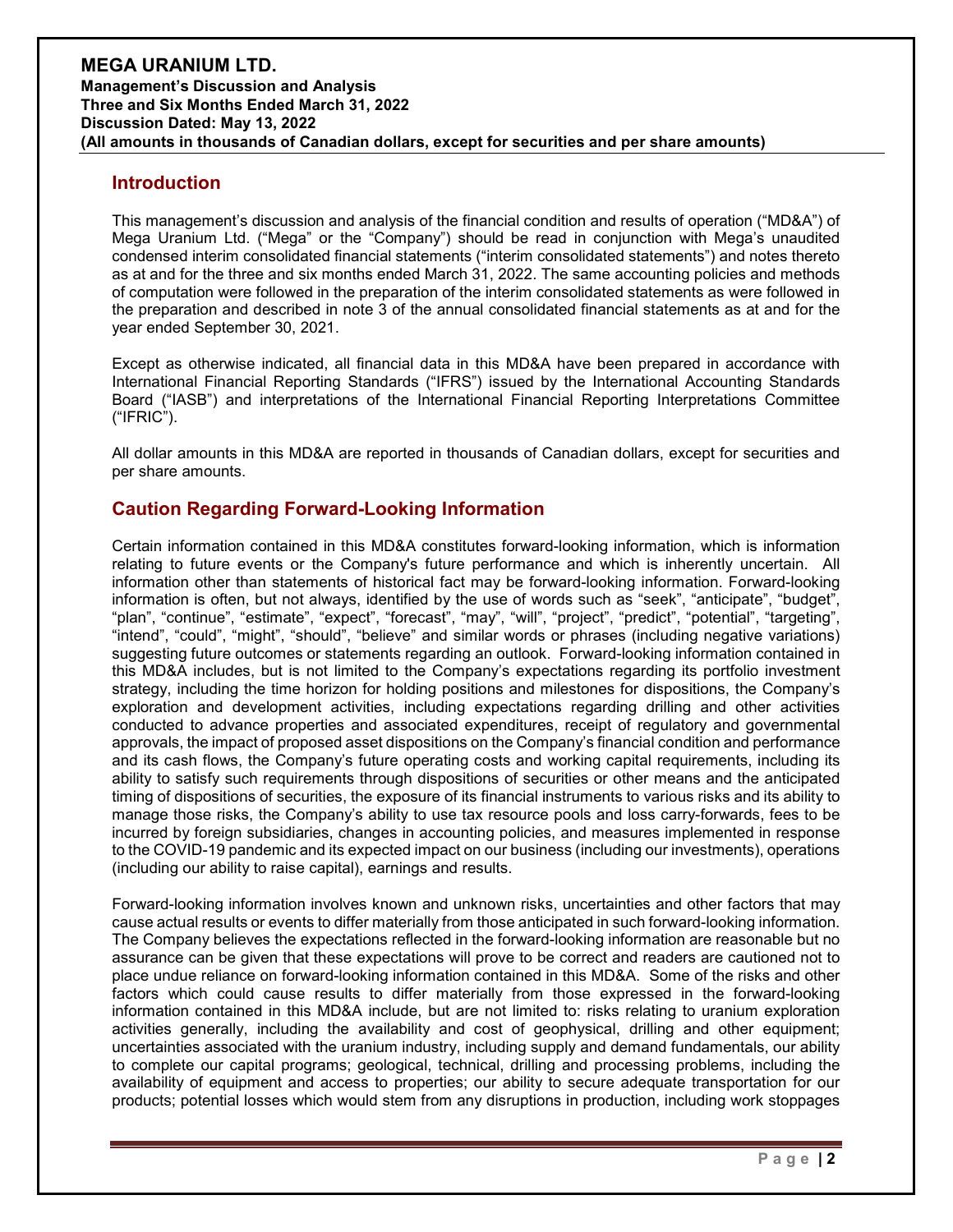or other labour difficulties, or disruptions in the transportation network on which we are reliant; potential delays or changes in plans with respect to exploration or development projects or capital expenditures; our ability and the ability of our partners to attract and retain the necessary labour required to explore and develop our projects; potential conflicting interests with our joint venture partners; our failure or the failure of the holder(s) of licenses or leases to meet specific requirements of such licenses or leases; the failure by counterparties to make payments or perform their operational or other obligations in compliance with the terms of contractual arrangements between us and such counterparties; adverse claims made in respect of our properties or assets; operating hazards and other difficulties inherent in the exploration for and production and sale of uranium; political and economic conditions in the countries in which our property interests are located; obtaining the necessary financing for operations, and unanticipated costs or increased costs incurred to run the operations, our ability to generate taxable income from operations, fluctuations in the value of our portfolio investments due to market conditions and/or company-specific factors, fluctuations in prices of commodities underlying our interests and portfolio investments, unexpected working capital requirements (whether as to timing or quantum) which could require untimely investment dispositions, the severity, duration and spread of the COVID-19 outbreak, actions that may be taken by governmental authorities to contain COVID-19 or to treat its impact and the corresponding effects on global commodity and financial markets, the impact of the pandemic on supply chains and labour, among other areas, and the ability of our investee companies to operate in the normal course as a result, and other risks included elsewhere in this MD&A under the heading "Risks" and in the Company's public disclosure documents filed with certain Canadian securities regulatory authorities and available under the Company's profile at **[www.sedar.com](http://www.sedar.com/)**.

Readers are cautioned that the foregoing lists of factors are not exhaustive. Although the Company has attempted to identify important factors that could cause actual events and results to differ materially from those described in the forward-looking information, there may be other factors that cause events or results to differ from those intended, anticipated or estimated. The forward-looking information contained in this MD&A are made as of the date hereof and the Company undertakes no obligation to update publicly or revise any forward-looking information, whether as a result of new information, future events or otherwise, except as otherwise required by law. All of the forward-looking information contained in this MD&A is expressly qualified by this cautionary statement.

### **Nature of the Business**

Mega was incorporated in 1990 under the laws of the Province of Ontario and its shares are publicly traded on the Toronto Stock Exchange (the "TSX") under the symbol "MGA". The Company is domiciled in the Province of Ontario, Canada and its registered office address is located at 217 Queen Street West, Suite 401, Toronto, Ontario, Canada, M5V 0R2.

Mega has exploration-stage mineral resource properties in Australia and Canada and investments in uranium-focused public companies.

Mega is in the process of exploring its mineral properties and has not yet determined whether these properties contain reserves that are economically recoverable. The recoverability of the amounts shown for mineral properties and related expenditures is dependent upon various factors, including: the future selling price of uranium; the existence of economically recoverable reserves; the ability of the Company to obtain the necessary financing to complete exploration and development; government permitting policies and regulations; and future profitable production or proceeds from disposition of such properties.

In addition to the Company's own exploration activities, Mega participates indirectly in the uranium sector through its securities holdings in other companies, including its significant long-term investment in NexGen Energy Ltd. ("NexGen") (TSX:NXE), its equity investment in Toro Energy Limited ("Toro") (ASX:TOE), and marketable securities of other uranium-focused issuers, including Uranium Royalty Corporation (TSXV:URC) and Consolidated Uranium Inc. ("CUR")(TSXV:CUR). The Company classifies its investments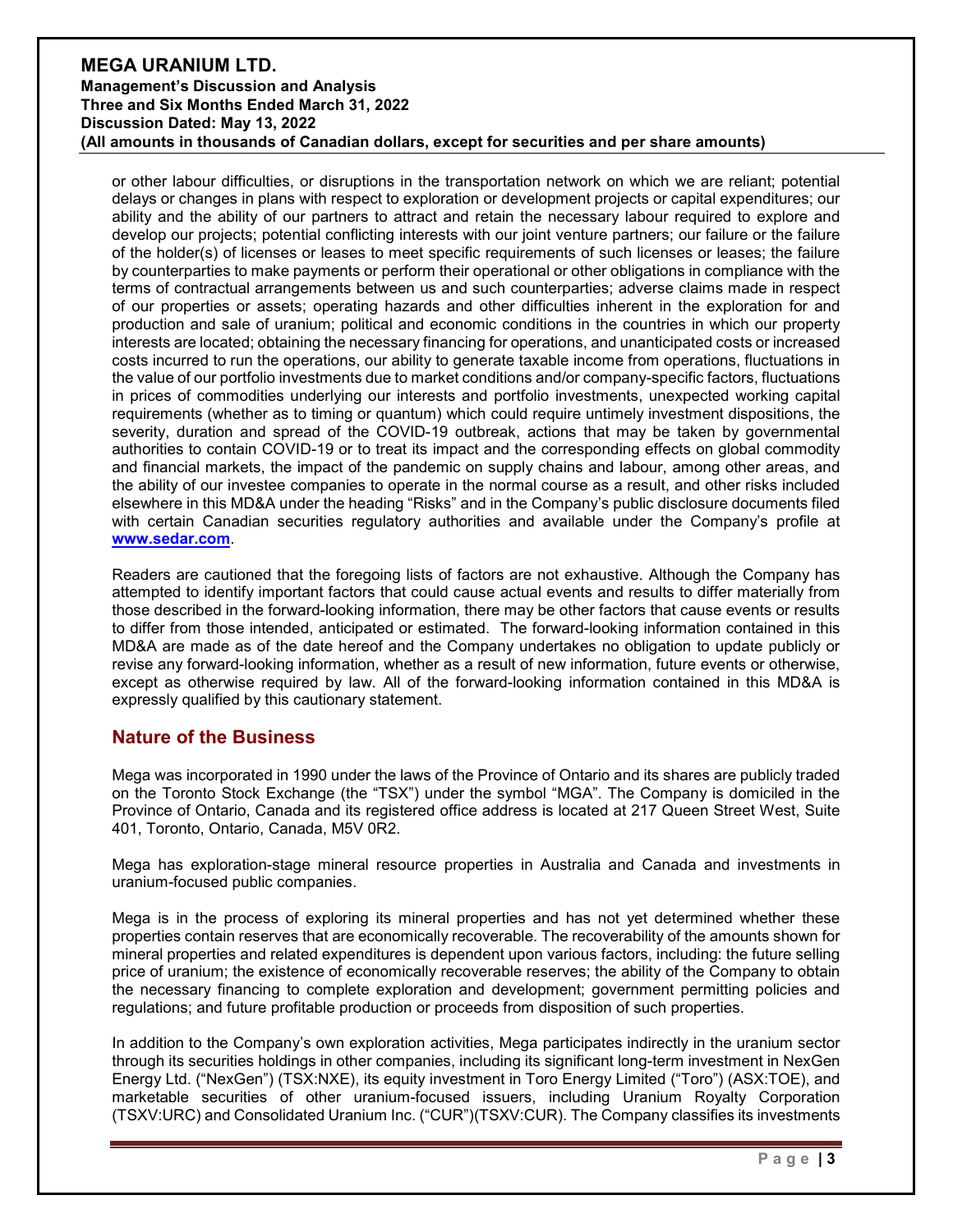in each of the foregoing three categories in accordance with IFRS based on various factors, including Mega's percentage interest in and ability to otherwise influence the entity and the Company's trading intentions. The classifications are discussed in the notes to the Company's unaudited March 31, 2022 consolidated financial statements. Additional information about our investment portfolio is provided elsewhere in this MD&A, including in the section entitled "Investment Portfolio".

### **Investment Strategies and Oversight**

We generally acquire and hold investments with a medium to long term view, on the basis of perceived value and growth opportunities and the ability of management teams to effectively execute business plans. We manage our investment portfolio in-house, relying upon the broad industry knowledge and expertise of management to identify and evaluate investment opportunities and monitor the investee companies on an on-going basis. Investment performance is monitored via available market data (including continuous disclosure made by the investees that are public companies) and contact with investee management. Monitoring may also include involvement on the board of directors of an investee, where the size of the investment or other factors so warrant. For example, we currently have representation on the boards of NexGen and Toro, two of our principal investments (by fair value).

Our exit strategies include mergers or the achievement of other significant milestones for our investee companies, but may also involve otherwise timely dispositions of the securities in the secondary market, if and when warranted, and receipt of third-party bids for the securities which are beneficial to us, in the circumstances.

Notwithstanding the foregoing, we may pursue a particular investment or series of investments that may diverge from these strategies from time to time, where suitable opportunities present themselves.

### **Operational Highlights**

- Commencing in March 2020 and continuing after the period ended March 31, 2022, the COVID 19 pandemic has resulted in governments worldwide enacting emergency measures to combat the spread of the virus. These measures, which include travel bans, lockdowns, business closures and self-imposed quarantine periods, have caused material disruption to businesses globally resulting in economic slowdowns and broad-based supply chain disruptions. Global equity markets have experienced significant volatility and weakness. Governments and central banks have reacted with significant monetary and fiscal interventions designed to stabilize economic conditions. The duration and impact of the COVID19 pandemic remain unknown at this time, even with the availability of effective vaccines, as does the efficacy of the government and central bank interventions. It is not possible to reliably estimate the length and severity of these developments and the impact on the financial results and condition of the Company and its operating subsidiaries in future periods.
- During the six months ended March 31, 2022, the Company issued 7,039,997 common shares for gross proceeds of \$883 upon the exercise of stock options by participants under Mega's stock option plan.
- During the six months ended March 31, 2022, the Company granted 9,300,000 stock options at a weighted average exercise price of \$0.27.
- On November 3, 2021, the Company entered into an agreement to sell its interest in the Mustang Lake uranium property, located in Labrador, Canada, to Labrador Uranium Inc. ("LUR"). Mega has a 66% interest in the property (the "Interest"), which is the subject matter of its joint venture with Anthem Resources Inc.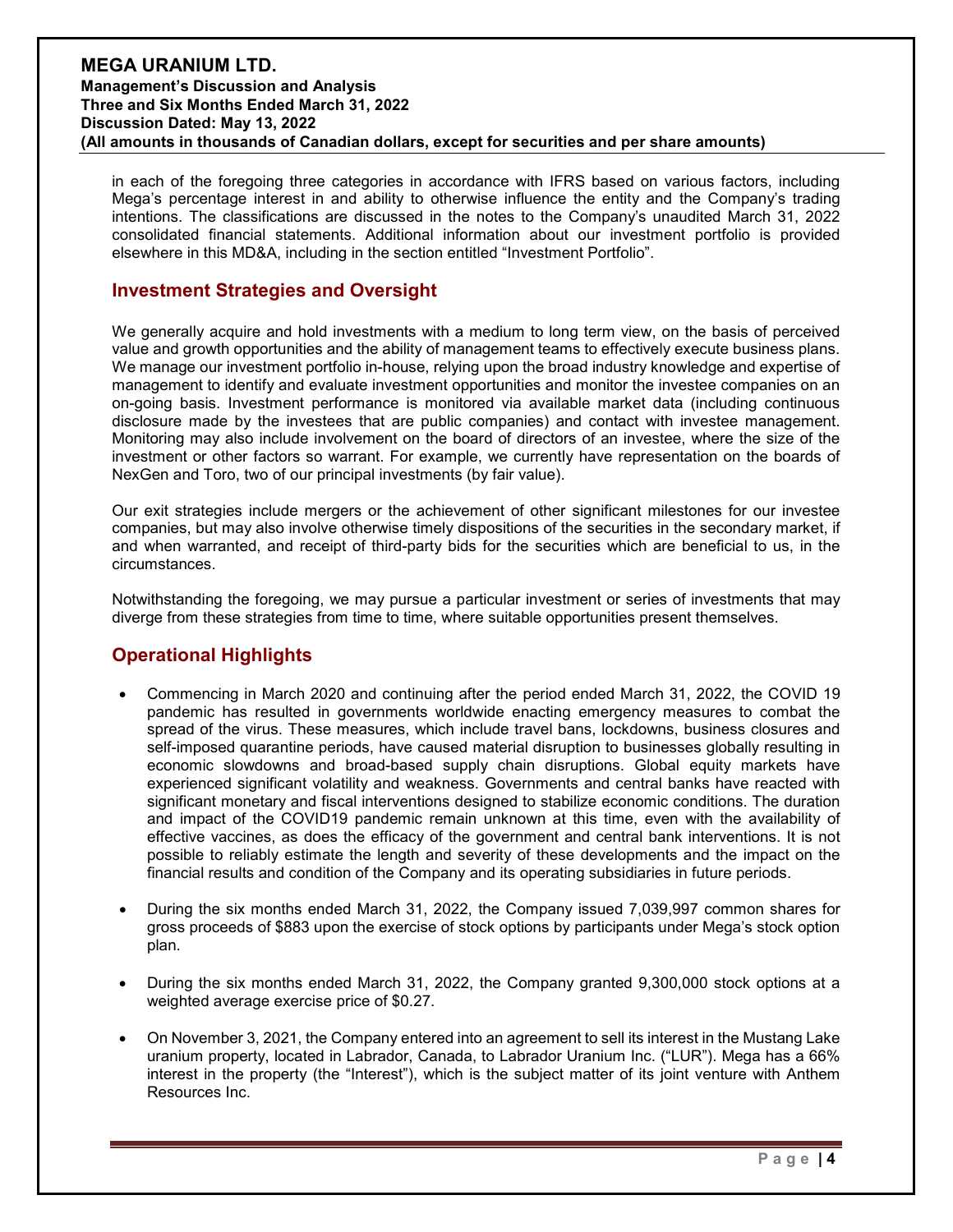Under the terms of the agreement, Mega will receive 3 million common shares of LUR in exchange for the Interest and have the right to appoint one nominee to LUR's board of directors. Closing of the sale is expected to occur in the third fiscal quarter, subject to satisfaction of the various conditions.

If completed in accordance with its terms, the disposition of the Interest is not expected to have a material effect on Mega's financial condition or performance or its cash flows. The Mustang Lake property has been operated under care and maintenance for several years.

### **Overall Performance**

As at March 31, 2021, the Company had a working capital surplus of \$20,530 as compared to a working capital surplus of \$18,659 as at September 30, 2021. The increase in working capital surplus is attributable to the increase in value of marketable securities and proceeds from the sale of marketable securities and the exercise of stock options, offset by the spending on exploration activities, general and administrative expenses and payment of payables during the period ended March 31, 2022.

The value of Mega's investment portfolio fluctuated over the six-month period, with an approximately 18% increase in our NexGen holdings to \$137,113 and an approximately 15% increase in our marketable securities.

### **Mineral Properties**

Details of the exploration and evaluation expenditures on the Company's mineral properties for the six months ended March 31, 2022 and 2021 are provided below:

| Six Months Ended March 31, 2022                                | <b>Ben Lomond</b><br><b>Property (Queensland</b><br>Australia) | <b>Redport Properties</b><br>(Western Australia) | Total      |
|----------------------------------------------------------------|----------------------------------------------------------------|--------------------------------------------------|------------|
| Consulting - geology and environmental<br><b>Land licenses</b> | \$17<br>12                                                     | \$11<br>15                                       | \$28<br>27 |
| Miscellaneous                                                  |                                                                | nil                                              |            |
| Stock-based compensation                                       | nil                                                            | 81                                               | 81         |
|                                                                | \$36                                                           | \$107                                            | \$143      |

| Six months ended March 31, 2021                                | <b>Ben Lomond</b><br><b>Property (Queensland</b><br>Australia) | <b>Redport Properties</b><br>(Western Australia) | <b>Total</b> |
|----------------------------------------------------------------|----------------------------------------------------------------|--------------------------------------------------|--------------|
| Consulting - geology and environmental<br><b>Land licenses</b> | \$15<br>160                                                    | \$11<br>14                                       | \$26<br>174  |
| <b>Miscellaneous</b>                                           | 2                                                              | nil                                              | 2            |
| Stock-based compensation                                       | nil                                                            | 22                                               | 22           |
|                                                                | \$177                                                          | \$47                                             | \$224        |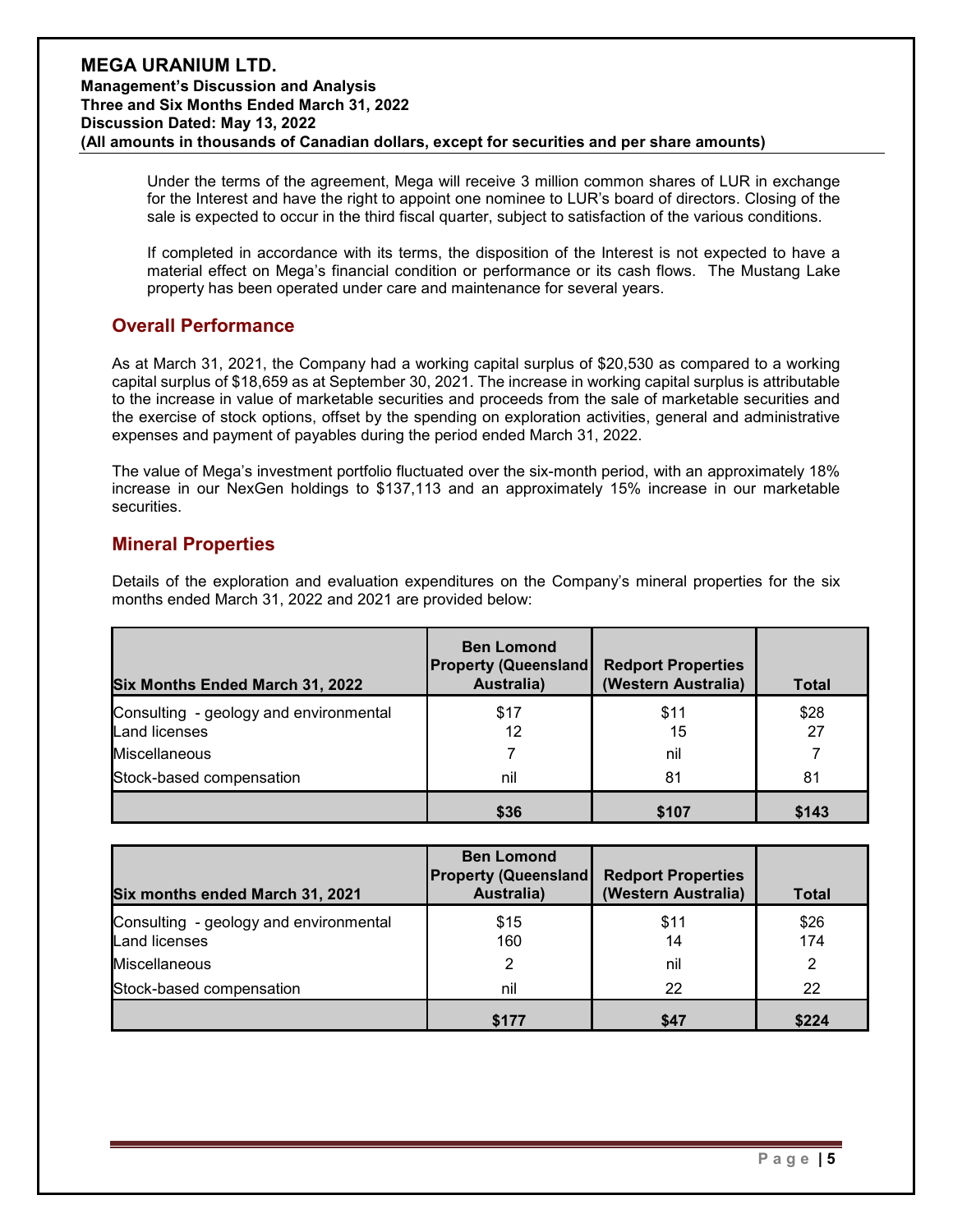- None of Mega's properties are in production. Pre-feasibility studies are ongoing on the Ben Lomond Project in Queensland.
- On May 14, 2020, the Company entered into an agreement with CUR (then known as NxGold Ltd.) to grant to CUR a two-year option to purchase Mega's Ben Lomond uranium property ("Ben Lomond Option") located in Queensland, Australia. As consideration for the option grant, Mega received \$180 in cash, 900,000 common shares and 900,000 common share purchase warrants exercisable for an equal number of common shares of CUR (such warrants, together with the 900,000 common shares, the "Option Securities") and an option to sell to CUR Mega's Georgetown uranium property, also located in Queensland, Australia (the "Georgetown Option").

The Ben Lomond Option is conditional upon and may be exercised by CUR subject to the satisfaction of certain conditions, including the approval of the Australian Foreign Investment Review Board, failing which the option will terminate and the Option Securities will be cancelled. CUR may exercise the option and acquire the Ben Lomond property for a price of \$2,500, payable in cash or common shares of CUR (under certain circumstances), and reimbursement to Mega of expenses incurred in respect of the property since the execution of the option agreement. The purchase of the Ben Lomond property is also subject to contingent payments to Mega of up to \$2,385, if the monthly average spot price of uranium reaches US\$50, US\$75 and US\$100, prior to or after closing of Ben Lomond sale. If the option is exercised, completion of the sale of the Ben Lomond property will be subject to the satisfaction of various conditions.

The Georgetown Option is also conditional upon and may be exercised by Mega subject to the satisfaction of certain conditions, including the approval of the Australian Foreign Investment Review Board, failing which it will terminate. If the Ben Lomond Option is exercised, Mega can exercise the Georgetown Option and sell the Georgetown property to CUR for a price of \$500, payable in cash or common shares of CUR (under certain circumstances), and reimbursement to Mega of expenditures in respect of the property since the execution of the option agreement. The purchase of the Georgetown property by CUR is also subject to contingent payments of up to \$1,425, if the monthly average spot price of uranium reaches US\$50, US\$75 and US\$100, prior to or after closing of the Georgetown sale. If the Georgetown Option is exercised, completion of the sale of the Georgetown property will be subject to the satisfaction of various conditions.

If completed in accordance with their terms, the dispositions of the Ben Lomond and Georgetown properties are not expected to have a material effect on Mega's financial condition or performance or its cash flows.

There are no active exploration programs on the Company's Canadian properties.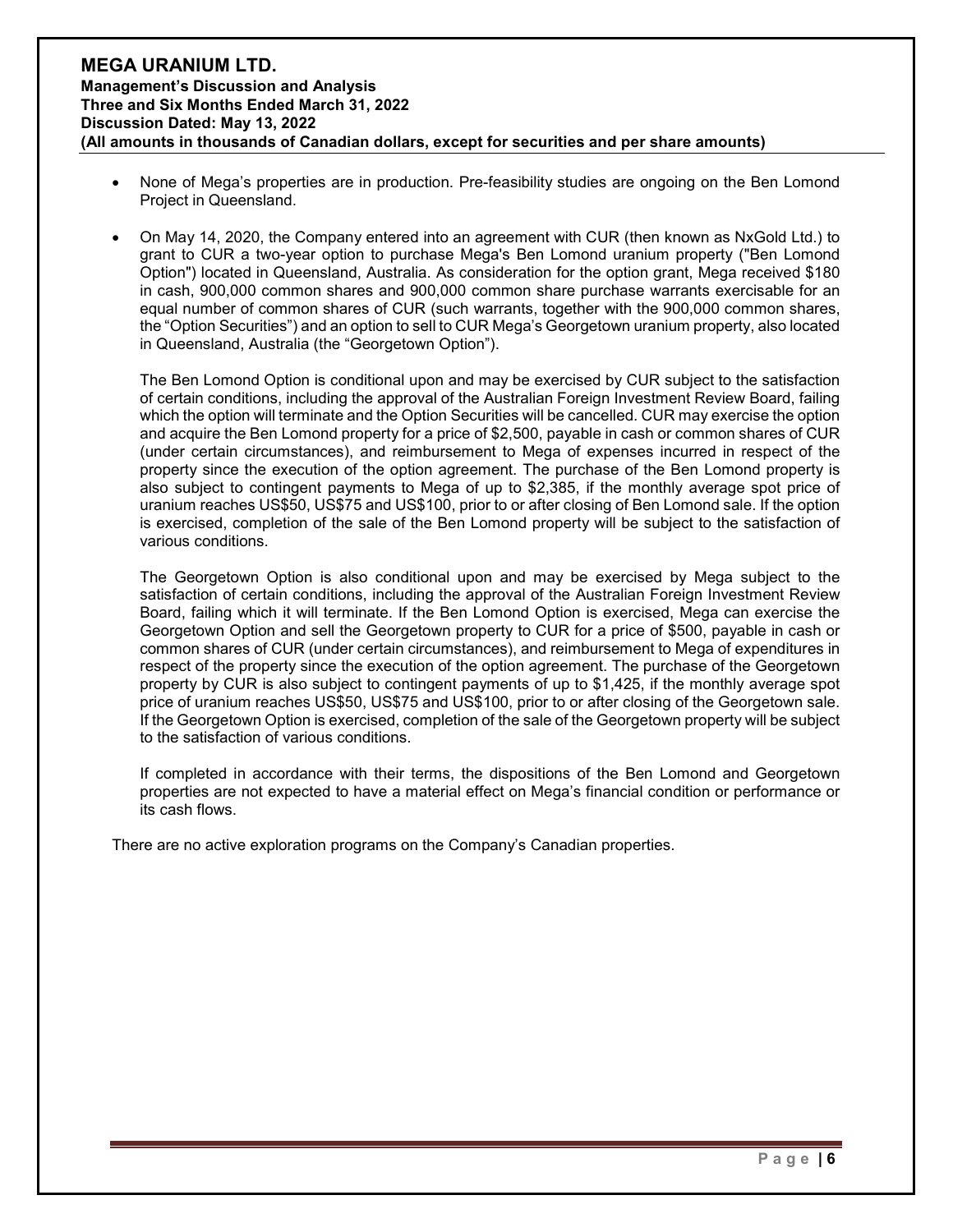| <b>Project/Property</b><br><b>Name</b>                       | <b>Brief</b><br><b>Description</b>                                            | <b>Plans</b><br>for<br><b>Project</b>                                                                       | <b>Planned</b><br><b>Expenditure</b><br>for Fiscal<br>2022 | <b>Expenditures</b><br>Incurred for the<br><b>Six Months Ended</b><br>March 31, 2022 |
|--------------------------------------------------------------|-------------------------------------------------------------------------------|-------------------------------------------------------------------------------------------------------------|------------------------------------------------------------|--------------------------------------------------------------------------------------|
| Ben Lomond                                                   | 2 mining leases totaling<br>21.6 km <sup>2</sup> in Queensland,<br>Australia. | Environmental and<br>geological prefeasibility<br>studies                                                   | \$246                                                      | \$36                                                                                 |
| Georgetown<br>(including the<br>Maureen uranium<br>resource) | Uranium rights in the<br>Georgetown area of<br>Queensland, Australia.         | Ground checking<br>airborne radiometric<br>anomalies; drill testing<br>of various prospects if<br>warranted | \$9                                                        | \$nil                                                                                |
| Redport                                                      | Gold properties in<br>Western Australia                                       | Geological studies                                                                                          | \$137                                                      | \$26                                                                                 |

The proposed plans for Mega's properties for its current fiscal year are provided below:

### **Quarterly information**

A summary of selected financial information of Mega for the eight most recently completed quarters is provided below:

|                           | <b>Total</b>           | Working                 | <b>Net Income or (Loss)</b> |                          |
|---------------------------|------------------------|-------------------------|-----------------------------|--------------------------|
| <b>Three Months Ended</b> | <b>Revenue</b><br>(\$) | capital surplus<br>(\$) | <b>Total</b><br>\$)         | <b>Per Share</b><br>(\$) |
| March 31, 2022            | nil                    | 20,530                  | 3,910                       | 0.01                     |
| December 31, 2021         | nil                    | 19,943                  | (978)                       | (0.00)                   |
| September 30, 2021        | nil                    | 18,659                  | 5,517                       | 0.02                     |
| June 30, 2021             | nil                    | 14,729                  | (1, 312)                    | (0.00)                   |
| March 31, 2021            | nil                    | 18,297                  | 11,552                      | 0.03                     |
| December 31, 2020         | nil                    | 8,589                   | 5,113                       | 0.02                     |
| September 30, 2020        | nil                    | 4,616                   | 1,496                       | 0.00                     |
| June 30, 2020             | nil                    | 4,019                   | 2,890                       | 0.01                     |

The Company is an exploration stage mineral resources company, with an investment portfolio comprised of uranium-focused companies. Issues of seasonality have not had an impact on our results or operations, however, commodity market fluctuations, and fluctuations in the price of uranium, in particular, have impacted the value of our investments, our exploration activities and our ability to grow through acquisition, and may continue to do so in the future. Over the past eight quarters, variations in the quarterly net income (loss) were caused by fluctuations in gains/losses on disposal of marketable securities and long-term investment, income/(loss) from equity investment, exploration and evaluation expenditures and general and administrative expense. Financial income (loss) varies from quarter-to-quarter due primarily to changes in the fair value of the Company's investments in marketable securities, which give rise to unrealized gains/losses. Stock-based compensation expense varies from quarter-to-quarter depending on the number of stock options granted in a quarter, their vesting periods, and the inputs, including assumptions used in the Black-Scholes Option Pricing Model, which is used to calculate the fair value of the stock options.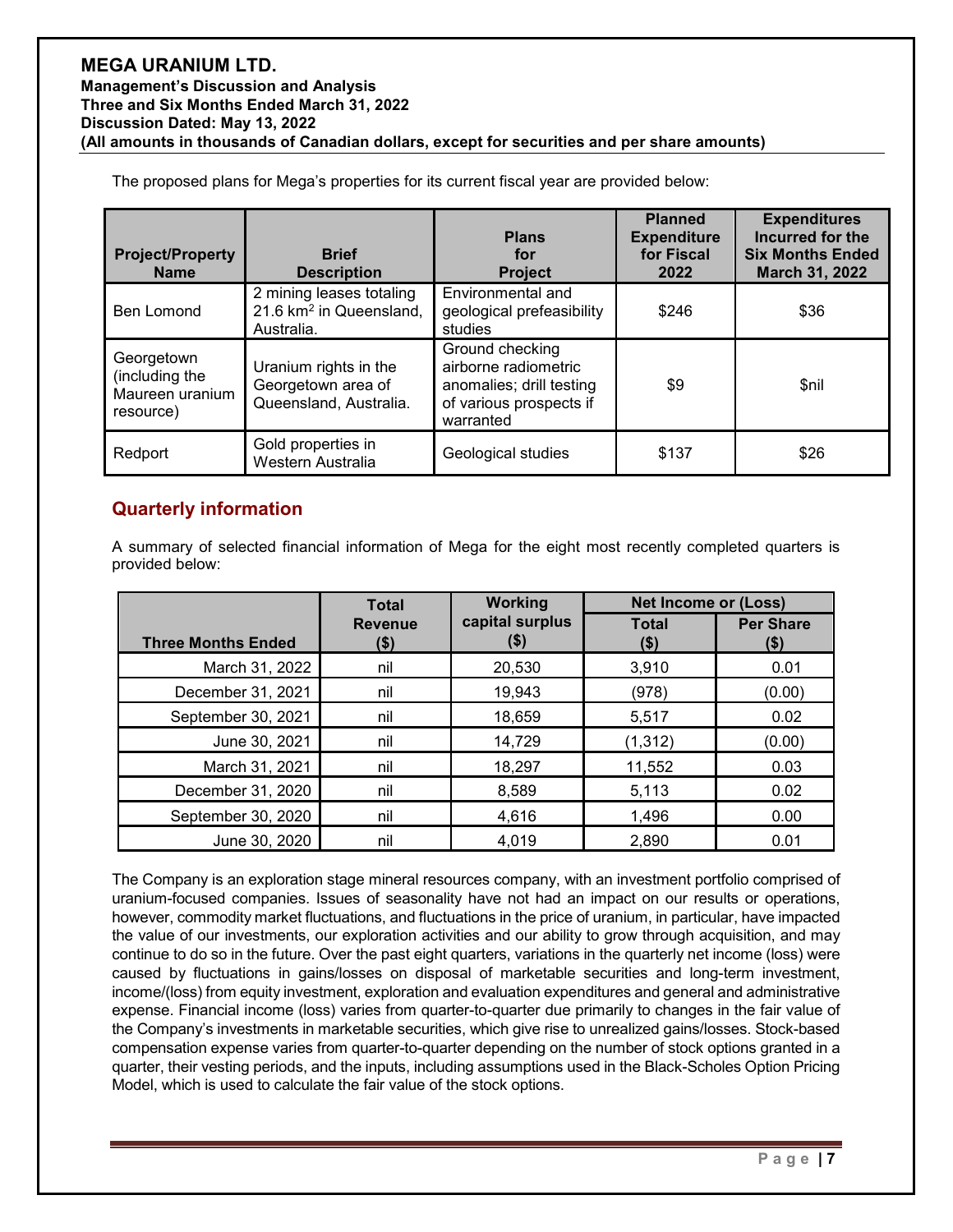### **Results of operations**

#### For the three months ended March 31, 2022, compared with the three months ended March 31, 2021

For the three months ended March 31, 2022, the Company's net income was \$3,910 compared to net income of \$11,552 for the three months ended March 31, 2021. The decrease in net income of \$7,642 is primarily attributable to the following:

- A decrease of \$9,132 in unrealized gain on marketable securities resulting from the lower aggregate fair value of the securities during the three months ended March 31, 2022 compared to the three months ended March 31, 2021.
- Deferred tax expense for the three months ended March 31, 2022 was \$3,974 compared to a deferred tax recovery of \$2,580 for the three months ended March 31, 2021. The increase of \$1,394 in deferred tax recovery resulted from the tax impact of an unrealized gain of \$29,994 on the NexGen shares for the three months ended March 31, 2022 compared to an unrealized gain of \$19,476 for the three months ended March 31, 2021.

A breakdown of general and administrative expenses for the three months ended March 31, 2022 and 2021 is provided below.

| Three Months Ended March 31,             | 2022  | 2021 | <b>Variance</b> |
|------------------------------------------|-------|------|-----------------|
| Professional fees                        | 27    | 16   | 11              |
| Consulting and directors' fees (a)       | 261   | 164  | 97              |
| Shareholder relations and communications |       | nil  | 2               |
| Transfer agent and filing fees           | 74    | 58   | 16              |
| Travel and promotion                     | 48    | 9    | 39              |
| Salaries and office administration       | 175   | 161  | 14              |
| Stock-based compensation (b)             | 537   | 101  | 436             |
| Amortization                             | 14    | 29   | ั15)            |
|                                          | 1.138 | 538  | 600             |

(a) Consulting and directors' fees increased by \$97 during the three months ended March 31, 2022 compared to the three months ended March 31, 2021, the difference being attributable to bonuses awarded to senior management in respect of the 2021 calendar year and increased annual retainers for the directors.

(b) Stock-based compensation expense increased by \$436 for the six months ended March 31, 2022 over the 2021 period. Stock-based compensation expense will vary from period to period depending upon the number of options granted and vested during a period and the fair value of the options calculated as at the grant date.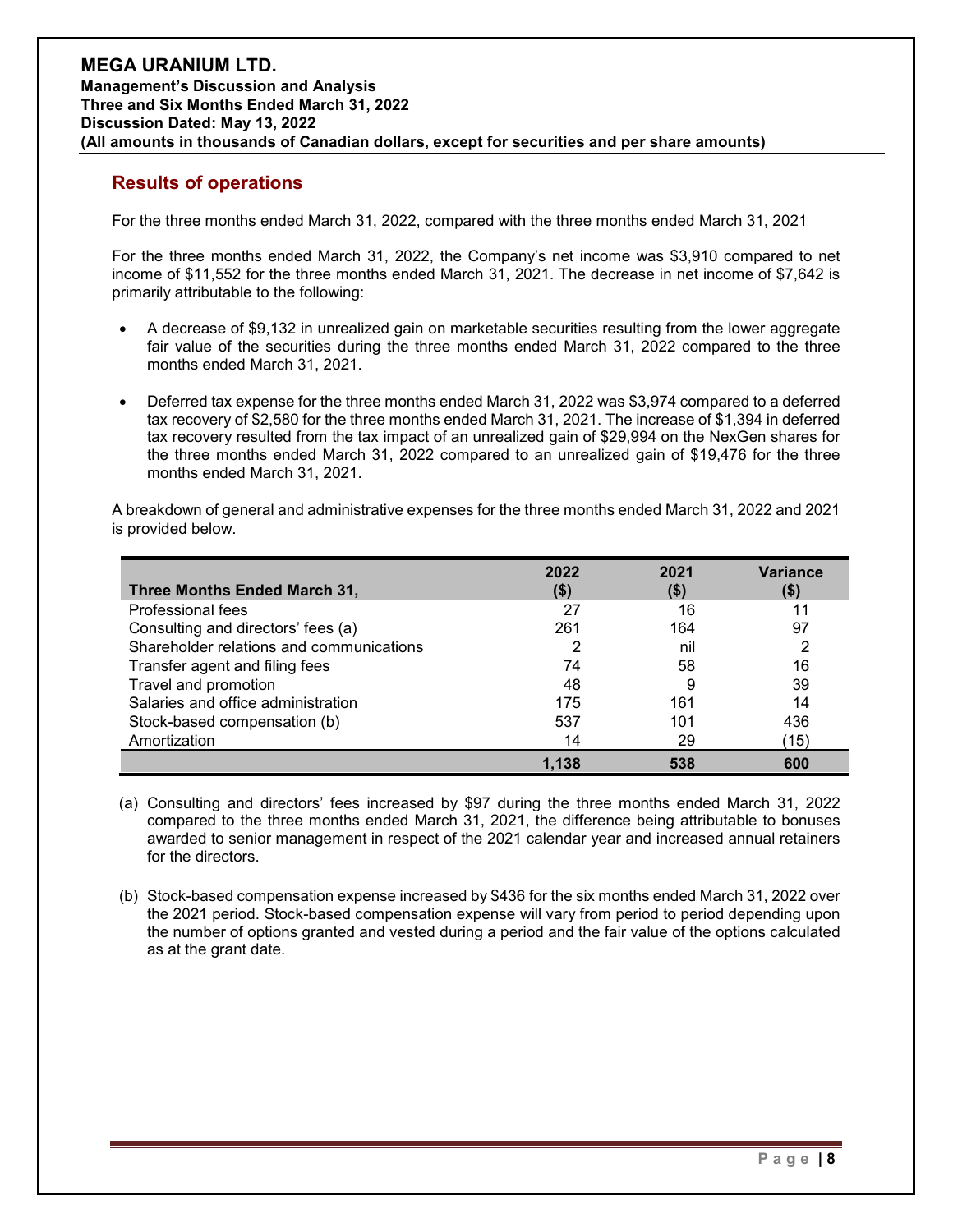#### For the six months ended March 31, 2022, compared with the six months ended March 31, 2021

For the six months ended March 31, 2022, the Company's net income was \$2,932 compared to net income of \$16,665 for the six months ended March 31, 2021. The decrease in net income of \$13,733 is primarily attributable to the following:

- A decrease of \$11,224 in unrealized gain on marketable securities resulting from the lower aggregate fair value of the securities during the six months ended March 31, 2022 compared to the six months ended March 31, 2021.
- Deferred tax expense for the six months ended March 31, 2022 was \$2,787 compared to a deferred tax recovery of \$5,677 for the six months ended March 31, 2021. The decrease of \$2,890 in deferred tax recovery resulted from the tax impact of an unrealized gain of \$21,034 on the NexGen shares for the six months ended March 31, 2022 compared to an unrealized gain of \$42,848 for the six months ended March 31, 2021.

A breakdown of general and administrative expenses for the six months ended March 31, 2022 and 2021 is provided below.

| Six Months Ended March 31,                 | 2022  | 2021  | <b>Variance</b><br>(\$) |
|--------------------------------------------|-------|-------|-------------------------|
| Professional fees                          | 52    | 25    | 27                      |
| Consulting and directors' fees (a)         | 786   | 534   | 252                     |
| Shareholder relations and communications   | 8     | nil   | 8                       |
| Transfer agent and filing fees             | 107   | 84    | 23                      |
| Travel and promotion                       | 61    | 10    | 51                      |
| Salaries and office administration         | 451   | 327   | 124                     |
| Stock-based compensation (b)               | 700   | 230   | 470                     |
| Amortization                               | 29    | 58    | (29)                    |
| Write-off of property, plant and equipment | nil   | 18    | 18)                     |
|                                            | 2.194 | 1.286 | 908                     |

- (a) Consulting and directors' fees increased by \$252 during the six months ended March 31, 2022 compared to the six months ended March 31, 2021, the difference being attributable to bonuses awarded to senior management in respect of the 2021 calendar year and increased annual retainers for the directors.
- (b) Stock-based compensation expense increased by \$470 for the six months ended March 31, 2022 over the 2021 period. Stock-based compensation expense will vary from period to period depending upon the number of options granted and vested during a period and the fair value of the options calculated as at the grant date.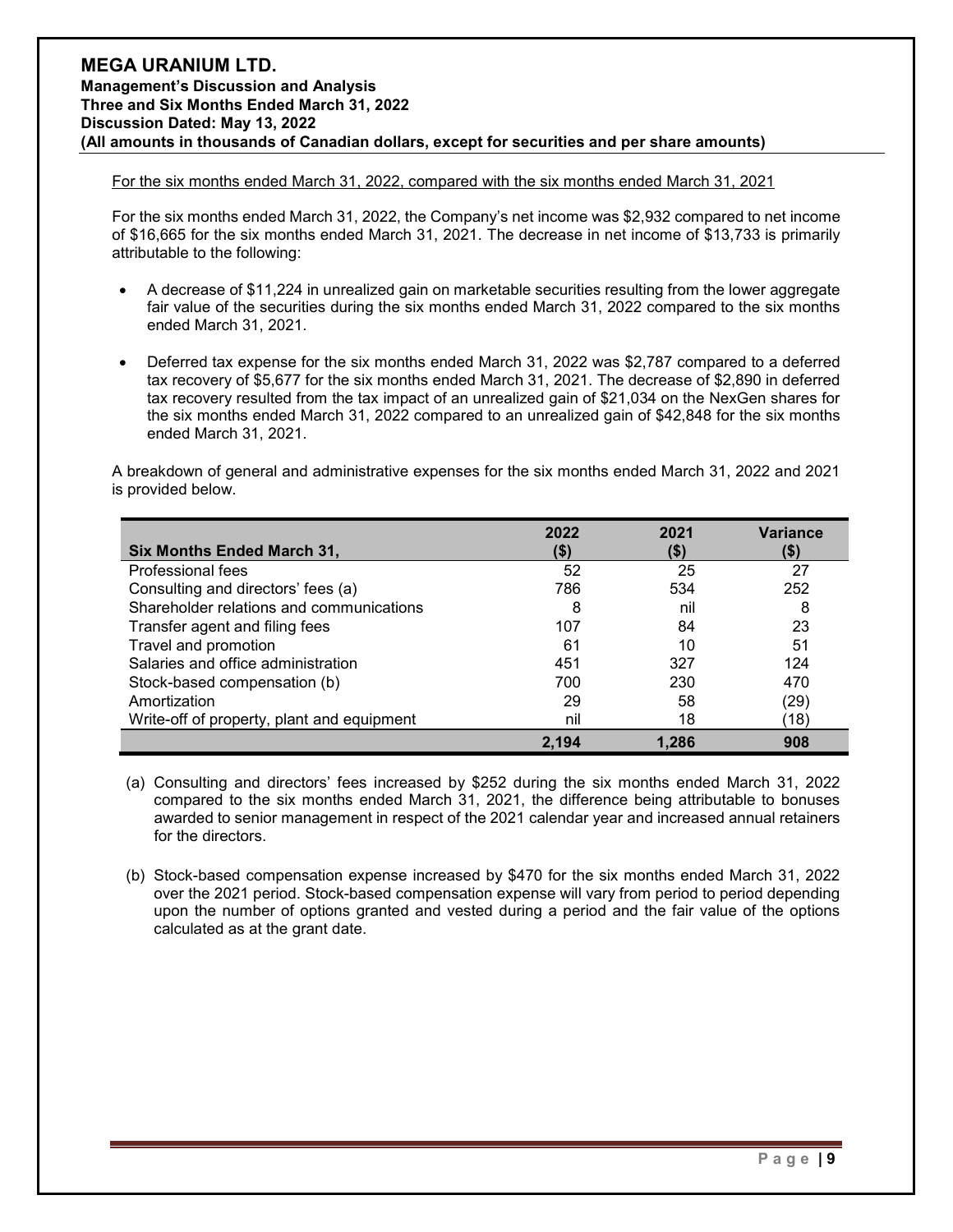### **Liquidity and Capital Resources**

The Company has no operating revenues. It finances its exploration and discretionary investment activities through proceeds from private placements of its securities, the exercise of its stock options and warrants by holders and dispositions of investments.

There is no assurance that future equity capital will be available to the Company in the amounts or at the times desired by the Company or on terms that are acceptable to it, if at all. Furthermore, as of March 31, 2022, the Company had no warrants outstanding and 35,090,003 options outstanding, which would raise \$6,474, if exercised in full by the holders, however such exercises are outside of Mega's control and dependent upon various factors, including the future trading prices of the underlying common shares, which cannot be predicted. Accordingly, Mega cannot rely on the availability of these sources of funds with any degree of certainty.

Absent the foregoing funding sources, the Company utilizes its existing cash reserves or proceeds from investment dispositions to maintain its capacity to meet ongoing operating activities. As at March 31, 2022, the Company had cash and cash equivalents of \$462 to settle its amounts payable and other liabilities of \$1,244. The Company's cash and cash equivalents as of March 31, 2022 are not sufficient to pay these liabilities. Approximately \$992 of the amounts payable and other liabilities is due to related parties, the majority of which is owed to a payee who has agreed to defer payment.

During the six months ended March 31, 2022, the Company used \$1,312 of cash on its operations. During the six months ended March 31, 2022, receivables and prepaid expenses increased by \$21 and amounts payable and other liabilities increased by \$134.

For the six months ended March 31, 2022, the Company received proceeds of \$882 from the exercise of stock options previously issued by Mega and proceeds of \$1,488 from the sale of marketable securities from its investment portfolio, offset by funds used to purchase marketable securities and property, plant and equipment of \$1,812 and \$31, respectively. Net lease payments of \$33 were made during the period.

As at March 31, 2022, the Company's marketable securities and long-term investment in NexGen shares were valued at \$20,984 and \$137,113, respectively. The Company can choose to sell investments to generate funds required to settle its obligations as they arise. Management intends to hold the Company's marketable securities and long-term investments until it becomes advantageous to sell the investments or as working capital needs warrant disposition.

The Company's use of cash is currently and is expected to continue to be focused on two principal areas the funding of its general and administrative expenditures and its investment activities. Investing activities include the cash components of the cost of acquiring and exploring the Company's mineral properties. For the twelve-month period ending March 31, 2023, corporate head office costs are estimated to average \$450 per quarter for salaries, office administration, consulting fees, travel and promotion, professional fees and reporting issuer costs.

The Company has material commitments and obligations for cash resources set out below (which exclude discretionary acquisition and exploration expenses pursuant to various agreements). Failure to meet exploration obligations could lead to termination/dilution of the Company's underlying interests.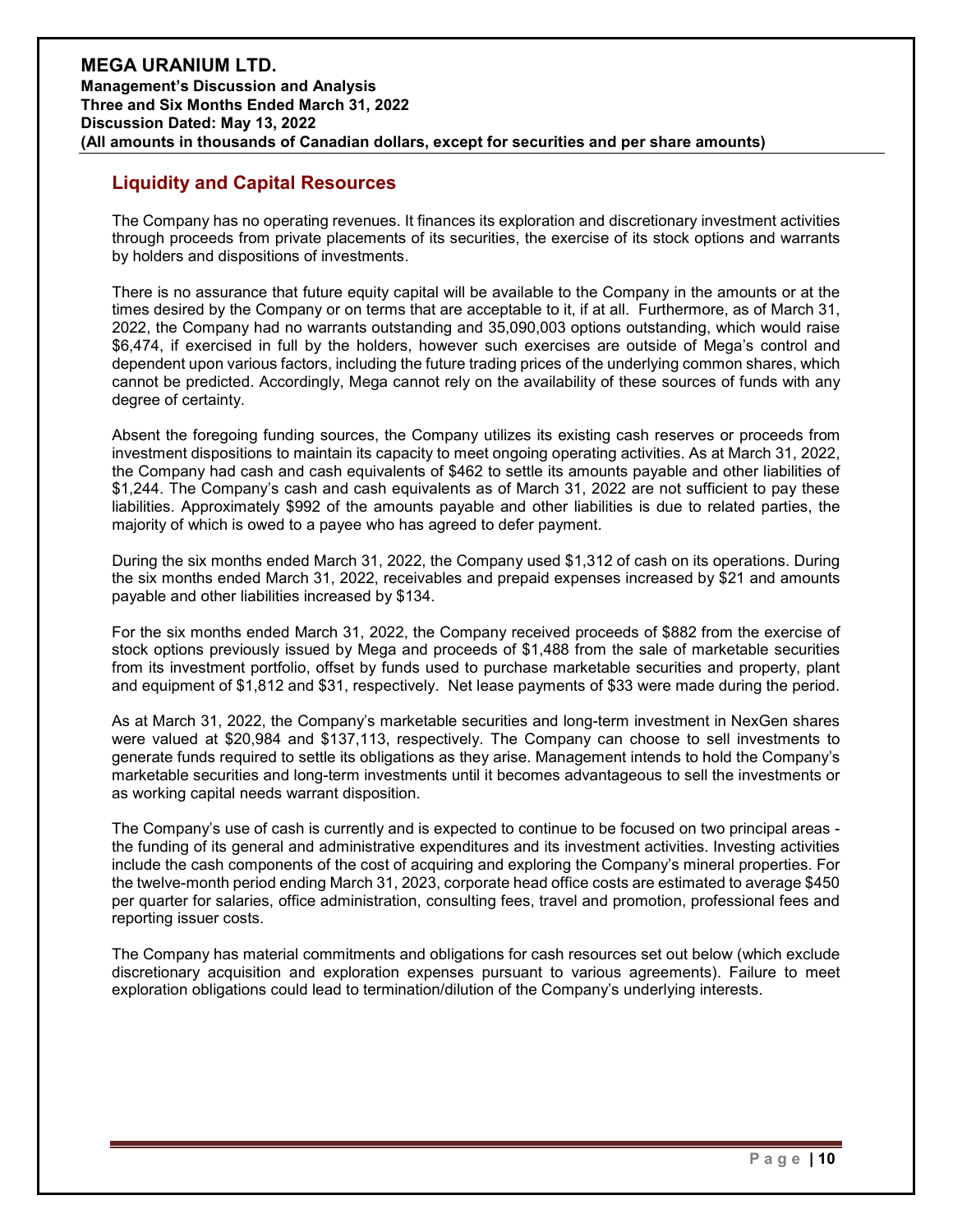| <b>Contractual Obligations</b>        | <b>Total</b> | Up to 1<br>year | $1 - 3$<br><b>vears</b> | $4 - 5$<br><b>vears</b> | After 5<br>years |
|---------------------------------------|--------------|-----------------|-------------------------|-------------------------|------------------|
|                                       | $($ \$)      | (\$)            | $($ \$)                 | (\$)                    | (3)              |
| Amounts payable and other liabilities | 1,184        | 1,184           | nil                     | nil                     | nil              |
| Lease liabilities                     | 92           | 60              | 32                      | nil                     | nil              |
| Obligations on mineral properties (a) | 2,008        | 402             | 803                     | 803                     | nil              |
|                                       | 3,284        | 1,646           | 835                     | 803                     | nil              |

- (a) Obligations on mineral properties pertain to minimum expenditures required to be incurred to maintain those claims/tenements in Canada and Australia.
- (b) The Company is subject to management contracts with certain executive officers that provide for payments under circumstances involving a change of control of Mega and/or termination of the officer's services. As at March 31, 2022, these contracts require that additional payments of approximately \$2,389 be made upon the occurrence of a change of control. The minimum commitment upon termination of these contracts is approximately \$1,149. As a triggering event has not taken place, the contingent payments have not been reflected in the interim consolidated statements.
- (c) As part of his compensation package, the Company's Chief Executive Officer is entitled to a special bonus that is dependent upon the cash proceeds of disposition of the original NexGen investment net of acquisition and disposition costs. The entitlement is payable at the discretion of the board of directors and is subject to a maximum bonus equal to 5% of the net cash proceeds. Up to fifty percent of the bonus may be settled in common shares of the Company (also at the discretion of the board and subject to regulatory approval).

### **Off-Balance Sheet Arrangements**

The Company does not have any off-balance sheet arrangements that have, or are reasonably likely to have, a current or future effect on the results of operations or financial condition of Mega.

### **Outstanding Share Data**

The number of common shares of the Company outstanding and the number of common shares issuable pursuant to other outstanding securities of Mega as at May 13, 2022 are as follows:

| <b>Securities</b>         | As at May 13, 2022 |
|---------------------------|--------------------|
| Common shares outstanding | 356,585,636        |
| Issuable under options    | 34,140,003         |
| <b>Total securities</b>   | 390,725,639        |

### **Contractual Obligations**

Refer to the commitment table under the section "Liquidity and Capital Resources" above for details regarding the Company's contractual obligations as at March 31, 2022.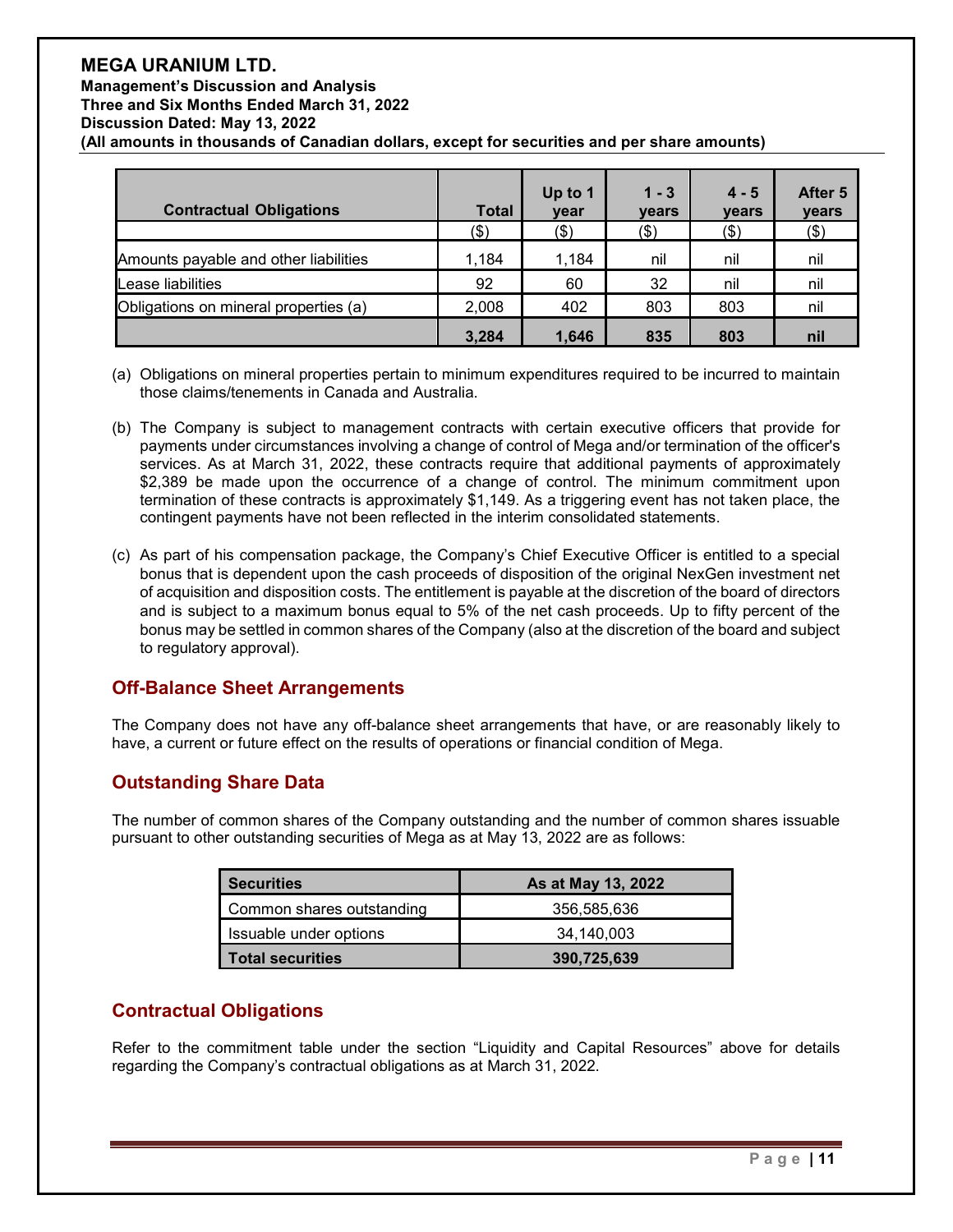### **Segmented information**

The Company's operations are segmented on a regional basis and are reported in a manner consistent with the internal reporting provided to the chief operating decision-maker. Mega's Chief Executive Officer is the chief operating decision maker who is responsible for allocating resources and assessing performance of the operating segments.

The Company's significant segments are divided into two distinct geographic areas. The Canadian operations, which are mainly in Ontario, and Newfoundland and Labrador, are managed from the Company's head office in Toronto. The Australian operations are managed from Perth.

The following is segmented information of operations for the three and six months ended March 31, 2022 and 2021 and as at March 31, 2022 and September 30, 2021:

| <b>Country/Region</b> | <b>Three Months</b><br><b>Ended</b><br>March 31, 2022<br><b>Net Income</b><br>(Loss)<br>(\$) | <b>Three Months</b><br><b>Ended</b><br>March 31, 2021<br><b>Net Income</b><br>(Loss)<br>(\$) | <b>Six Months</b><br><b>Ended</b><br>March 31, 2022<br><b>Net Income</b><br>(Loss)<br>(\$) | <b>Six Months</b><br><b>Ended</b><br>March 31, 2021<br><b>Net Income</b><br>(Loss)<br>(\$) |
|-----------------------|----------------------------------------------------------------------------------------------|----------------------------------------------------------------------------------------------|--------------------------------------------------------------------------------------------|--------------------------------------------------------------------------------------------|
| Canada                | 4,040                                                                                        | 11,644                                                                                       | 2,914                                                                                      | 16,907                                                                                     |
| Australia             | (130)                                                                                        | (92)                                                                                         | 18                                                                                         | (242)                                                                                      |
|                       | 3,910                                                                                        | 11,552                                                                                       | 2,932                                                                                      | 16,665                                                                                     |

### **As at March 31, 2022**

| <b>Country/Region</b> | <b>Property and</b><br><b>Equipment</b> | <b>Cash and cash</b><br>equivalents | <b>Other assets</b> | <b>Total assets</b> |
|-----------------------|-----------------------------------------|-------------------------------------|---------------------|---------------------|
| Canada                | 52                                      | 388                                 | 159,829             | 160,269             |
| Australia             | -                                       | 74                                  | 606                 | 680                 |
|                       | 52                                      | 462                                 | 160,435             | 160,949             |

### **As at September 30, 2021**

| <b>Country/Region</b> | <b>Property and</b><br><b>Equipment</b> | <b>Cash and cash</b><br>equivalents | <b>Other assets</b> | <b>Total assets</b> |
|-----------------------|-----------------------------------------|-------------------------------------|---------------------|---------------------|
| l Canada              | 22                                      | 1,223                               | 136,214             | 137,459             |
| Australia             |                                         | 58                                  | 488                 | 546                 |
|                       | 22                                      | 1,281                               | 136,702             | 138,005             |

The Company has no inter-segment revenues.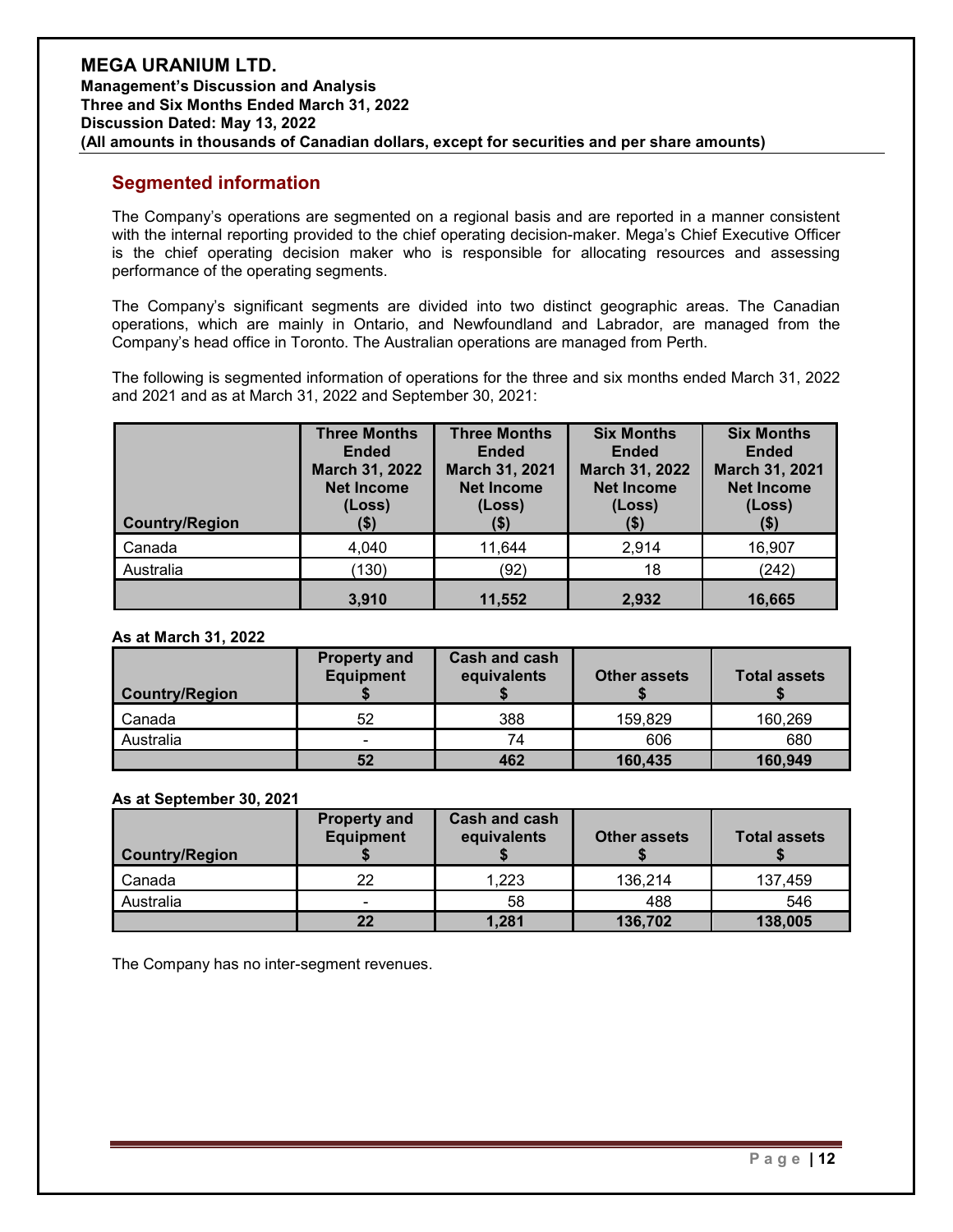### **Investment Portfolio**

The Company's investment portfolio was comprised of the following positions as at March 31, 2022 and September 30, 2021. The composition of the portfolio may change from reporting period to period, including changes to individual positions which may increase or be pared down, as a result of acquisitions and dispositions in accordance with Mega's investment and capital management objectives.

### **March 31, 2022**

| <b>Issuer</b>                      | <b>Securities</b>          | $Cost($ \$) | Fair value (\$) |
|------------------------------------|----------------------------|-------------|-----------------|
| NexGen Energy Ltd.                 | 19,476,265 common shares   | 9,828       | 137,113         |
| Toro Energy Limited <sup>(1)</sup> | 460,312,778 common shares  | 34,108      | 9,483           |
| <b>Uranium Royalty Corporation</b> | 1,528,000 common shares    | 1,211       | 7,258           |
| Consolidated Uranium Inc.          | 3,381,278 common shares    | 4,482       | 9,569           |
|                                    | 338,139 warrants           | 492         | 425             |
| Other investments <sup>(2)</sup>   | Common shares and warrants | 5,436       | 3,732           |
| <b>Total</b>                       |                            | 55.557      | 167.580         |

#### **September 30, 2021**

| <b>Issuer</b>                      | <b>Securities</b>          | $Cost($ \$) | Fair value (\$) |
|------------------------------------|----------------------------|-------------|-----------------|
| NexGen Energy Ltd.                 | 19,476,265 common shares   | 9,828       | 116,079         |
| Toro Energy Limited <sup>(1)</sup> | 460,312,778 common shares  | 34,108      | 12,230          |
| <b>Uranium Royalty Corporation</b> | 1,778,000 common shares    | 1,410       | 8,001           |
| Consolidated Uranium Inc.          | 1,806,278 common shares    | 845         | 4,841           |
|                                    | 1,513,139 warrants         | 603         | 3,369           |
| Other investments <sup>(3)</sup>   | Common shares and warrants | 4,222       | 1,966           |
| <b>Total</b>                       |                            | 51,016      | 146,486         |

(1) Our Toro investment is equity-accounted for in our consolidated financial statements at \$1,601 as at March 31, 2022 and \$1,710 as at September 30, 2021, in accordance with IFRS. See "Equity Investment" below for a discussion of the accounting. The fair values of the position provided above are calculated in the same manner as the other securities in the portfolio, using the applicable closing bid price of the shares, and are included for comparative purposes.

(2) Represents securities of an aggregate of 14 issuers.

(3) Represents securities of an aggregate of 13 issuers.

### **Equity investments**

In November 2013, Mega acquired 415 million ordinary shares of Toro as consideration for the sale of its Lake Maitland properties and certain associated rights and assets. The shares were valued at \$34,337 upon acquisition and represented approximately 28.00% of Toro's outstanding shares. Mega's original ownership interest in Toro has decreased from time to time since then as a result of share dispositions by the Company and dilution following share issuances by Toro.

During the year ended September 30, 2021, Mega acquired an additional 65,217,391 shares of Toro through its participation in a private placement, which increased Mega's total holdings in Toro to 460,312,778 shares but diluted its ownership in Toro from 14.53% to 11.81%.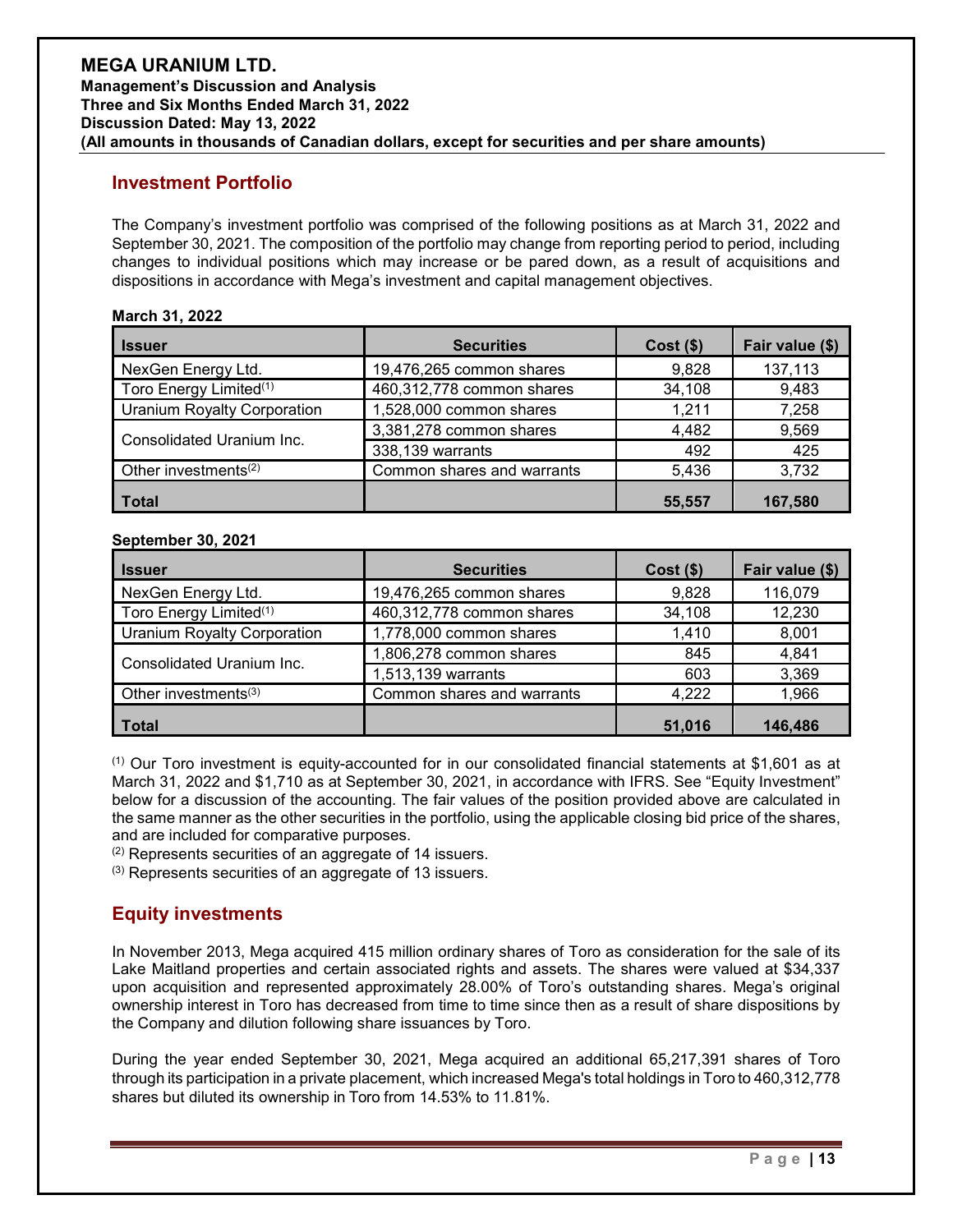The Company is considered to have significant influence over Toro due to the percentage of its equity interest in Toro and its representation on Toro's board of directors. Accordingly, Mega accounts for its investment in Toro using the equity method.

Under the equity method, the Company's investments are initially recognized at cost, and the carrying amounts are increased or decreased to recognize the Company's share of the profit or loss after the date of acquisition. Loss on the equity investment was \$109 for the six months ended March 31, 2022.

The fair value of the equity investment in Toro is \$9,483 as at March 31, 2022 (September 30, 2021 - \$12,230) based on the applicable closing share price. Such fair value is categorized as level 1 within the fair value hierarchy.

As at March 31, 2022 and September 30, 2021, the Company determined that there were no indicators of impairment or impairment reversal on the equity investment in Toro.

### **Long-term investment**

Mega holds 19,476,265 shares of NexGen as at March 31, 2022 (September 30, 2021 - 19,476,265). The change in the investment in NexGen is detailed as follows:

|                                                      | March 31,<br>2022<br>\$) | September 30,<br>2021<br>(\$) |
|------------------------------------------------------|--------------------------|-------------------------------|
| Opening balance                                      | 116,079                  | 44,990                        |
| Unrealized gain for the year ended recorded in other |                          |                               |
| comprehensive income                                 | 21.034                   | 71,089                        |
| <b>Closing balance</b>                               | 137,113                  | 116,079                       |

The closing bid price of NexGen was \$7.04 on March 31, 2022 compared to \$5.96 on September 30, 2021.

The fair value of the Company's NexGen investment can be vulnerable to market fluctuations during periods of significant broader market volatility or volatility experienced by the uranium sector, in addition to company-specific factors, all of which factors are beyond the Company's control.

### **Subsequent event**

Following the end of the reporting period, the Company issued an aggregate of 950,000 common shares, at a weighted average price of \$0.18 per share, upon the exercise of the equivalent number of stock options by participants under Mega's stock option plan.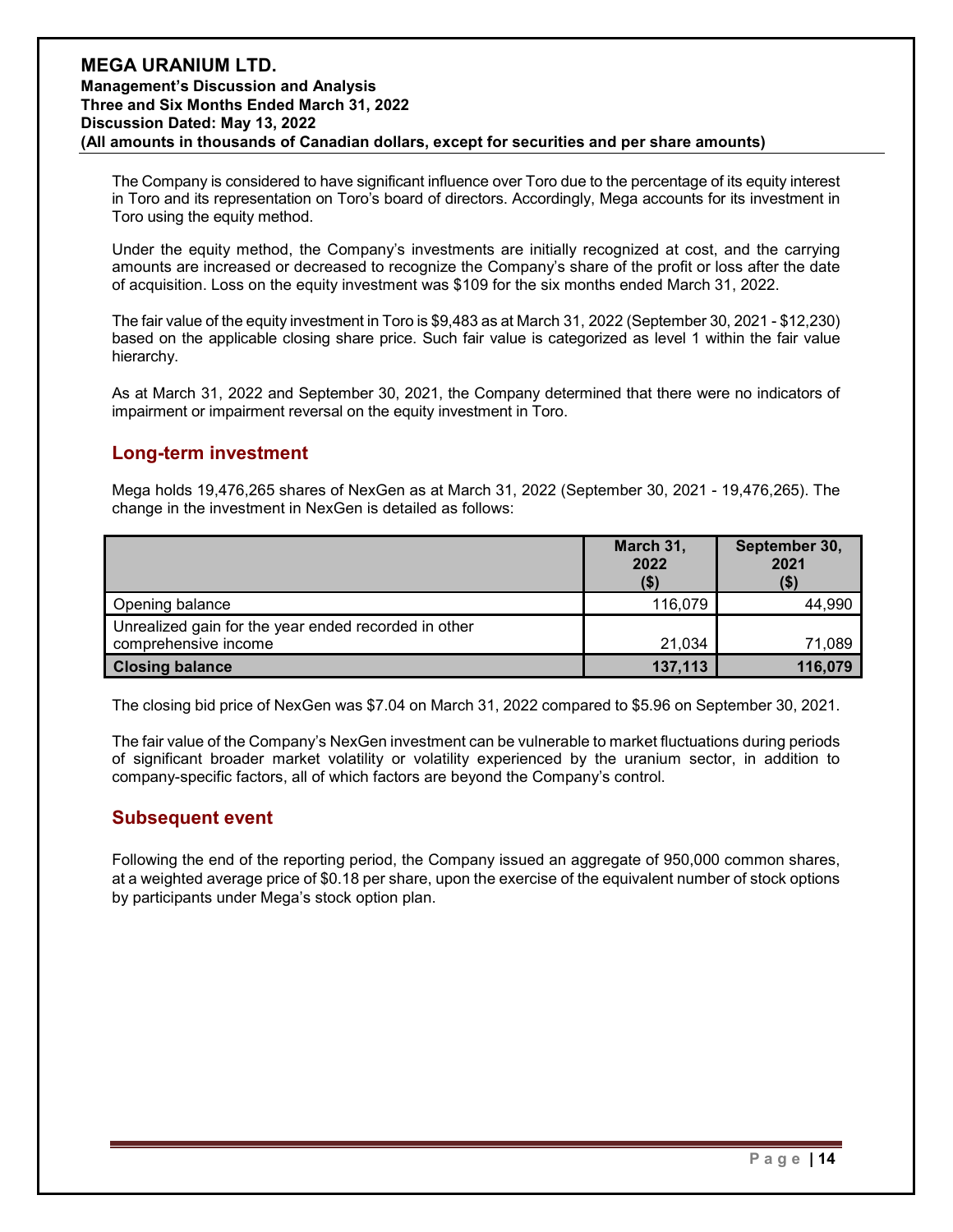### **Related Party Transactions**

All transactions with related parties have occurred in the normal course of operations and are recorded at the exchange amount, which is the amount of consideration established and agreed to by the related parties. Related party transactions were as follows for the three and six months ended March 31, 2022 and 2021:

| Type of service                                  | <b>Nature of</b><br>relationship | <b>Three Months</b><br><b>Ended</b><br>March 31, 2022<br>(\$) | <b>Three Months</b><br><b>Ended</b><br>March 31, 2021<br>(\$) |
|--------------------------------------------------|----------------------------------|---------------------------------------------------------------|---------------------------------------------------------------|
| Short-term compensation benefits <sup>(a)</sup>  | <b>Directors</b>                 | 93                                                            | 40                                                            |
| Short-term compensation benefits <sup>(b)</sup>  | <b>Officers</b>                  | 153                                                           | 138                                                           |
| Stock-based compensation benefits <sup>(c)</sup> | Directors and Officers           | 523                                                           | 98                                                            |
| Administrative services <sup>(d)</sup>           | <b>Officers</b>                  | 6                                                             | 6                                                             |

| <b>Type of service</b>                           | Nature of<br>relationship | <b>Six Months Ended</b><br>March 31, 2022 | <b>Six Months Ended</b><br>March 31, 2021<br>(\$) |
|--------------------------------------------------|---------------------------|-------------------------------------------|---------------------------------------------------|
| Short-term compensation benefits <sup>(a)</sup>  | <b>Directors</b>          | 132                                       | 79                                                |
| Short-term compensation benefits <sup>(b)</sup>  | <b>Officers</b>           | 600                                       | 447                                               |
| Stock-based compensation benefits <sup>(c)</sup> | Directors and Officers    | 678                                       | 224                                               |
| Administrative services <sup>(d)</sup>           | Officers                  | 12                                        | 12                                                |

(a) Represents the portion of annual retainers for board and committee service paid to all of the directors during the period.

(b) Represents fees paid as compensation to the Company's Chief Executive Officer, Executive Vice President-Australia and Chief Financial Officer for services rendered in their executive capacities.

(c) Reflects costs associated with stock options granted as part of executive and director compensation.

(d) Represents accounting services provided to the Company by Marrelli Support Services Inc., a corporation controlled by Mega's Chief Financial Officer, pursuant to an ongoing contractual arrangement.

During three and six months ended March 31, 2022, the Company provided office space and other occupancy services to Toro and earned \$nil and \$94, respectively (three and six months ended March 31, 2021 - \$19 and \$63, respectively) of income from Toro.

Included in amounts payable and other liabilities are fees owing to officers and directors of \$1,087 as at March 31, 2022 (September 30, 2021 - \$921).

During the six months ended March 31, 2022, officers and directors of Mega exercised 6,290,000 stock options.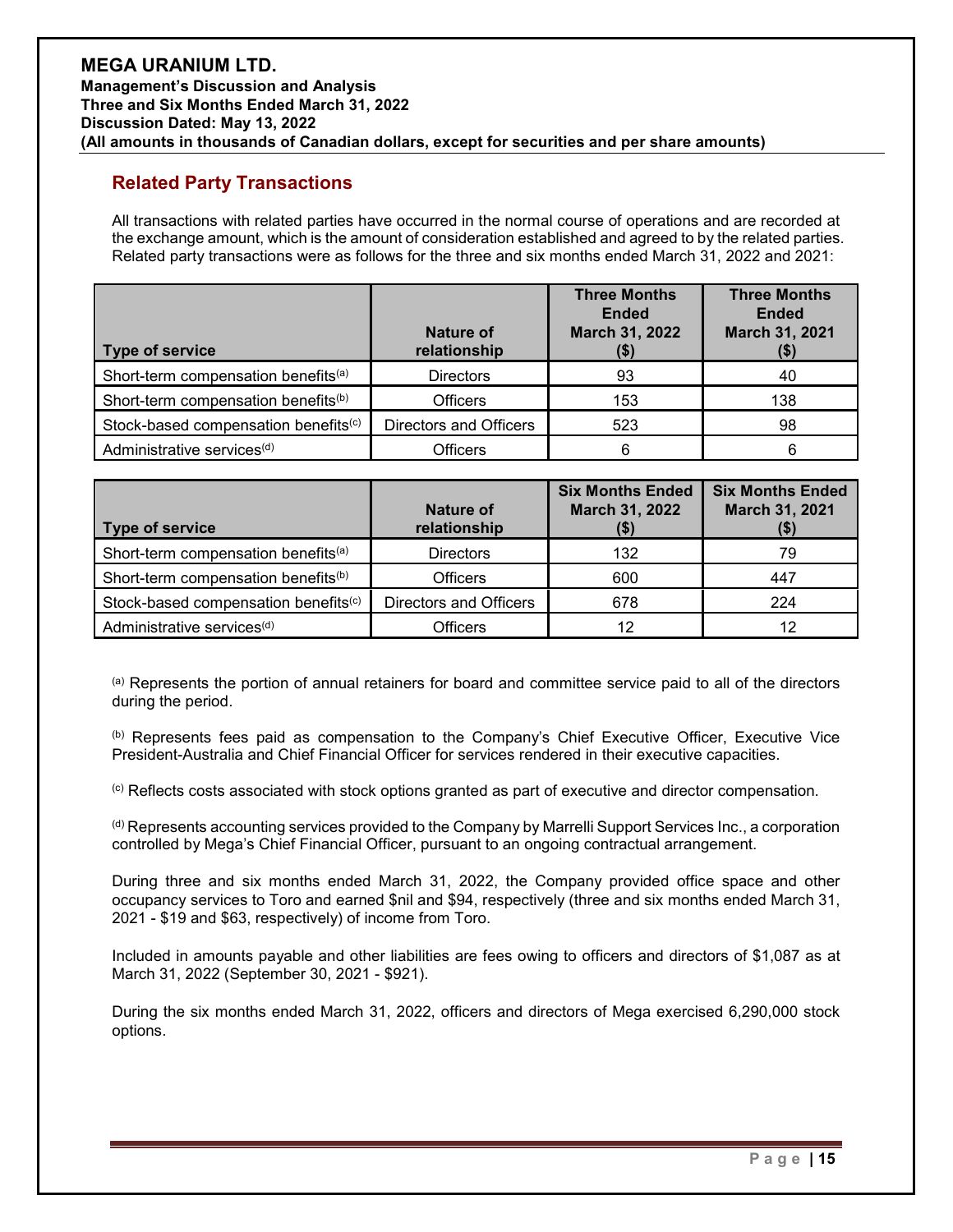### **Critical accounting judgements, estimates and assumptions**

The preparation of the interim consolidated statements in conformity with IFRS requires management to make judgments, estimates and assumptions that affect the reported amounts of revenue, expenses, assets, liabilities, and contingent liabilities and the accompanying note disclosures at the date of the interim consolidated statements. Estimates and assumptions are continuously evaluated and are based on management's experience and other factors, including expectations of future events that are believed to be reasonable under the circumstances.

However, actual outcomes may differ from these estimates. The information about significant judgments, estimates and assumptions that have the most significant effect on the recognition and measurement of assets, liabilities, revenue and expenses are discussed below:

#### **Judgments**

(i) Determination of functional currency:

IAS 21 "The Effects of Changes in Foreign Exchange Rates" ("IAS 21"), defines the functional currency as the currency of the primary economic environment in which an entity operates. The determination of functional currency, which is performed on an entity by entity basis, is based on various judgmental factors outlined in IAS 21. Based on an assessment of the factors in IAS 21, primarily those that influence labour, material and other costs of goods or services received by the Company's subsidiaries, management determined that the functional currency for the parent is the Canadian Dollar and the functional currency for the Company's subsidiaries in Australia is the Australian Dollar.

(ii) Significant influence:

Management determines its ability to exercise significant influence over an investment in shares of other companies by looking at its percentage interest and other qualitative factors including but not limited to its voting rights, representation on the board of directors, participation in policy-making processes, material transactions between the Company and the associate, managerial personnel in common, provision of essential technical information and operating involvement.

(iii) Impairment of equity investment:

At the end of each financial reporting period, the Company's management assesses whether there are indications of impairment of the Company's equity investment in Toro. The evaluation of external and internal sources of information to determine whether there is an indicator of impairment or, in particular, an impairment reversal involves significant management judgement, including in the case of a potential impairment reversal an assessment of whether there has been a sustained improvement in the service potential of the investment. To the extent that there is such an indicator, the recoverable amount of the Company's equity investment in Toro is estimated based on the applicable publicly available closing share price. The amount of any impairment reversal is limited to the difference between the current carrying amount and the amount that would have been the carrying amount had the earlier impairment not been recognized.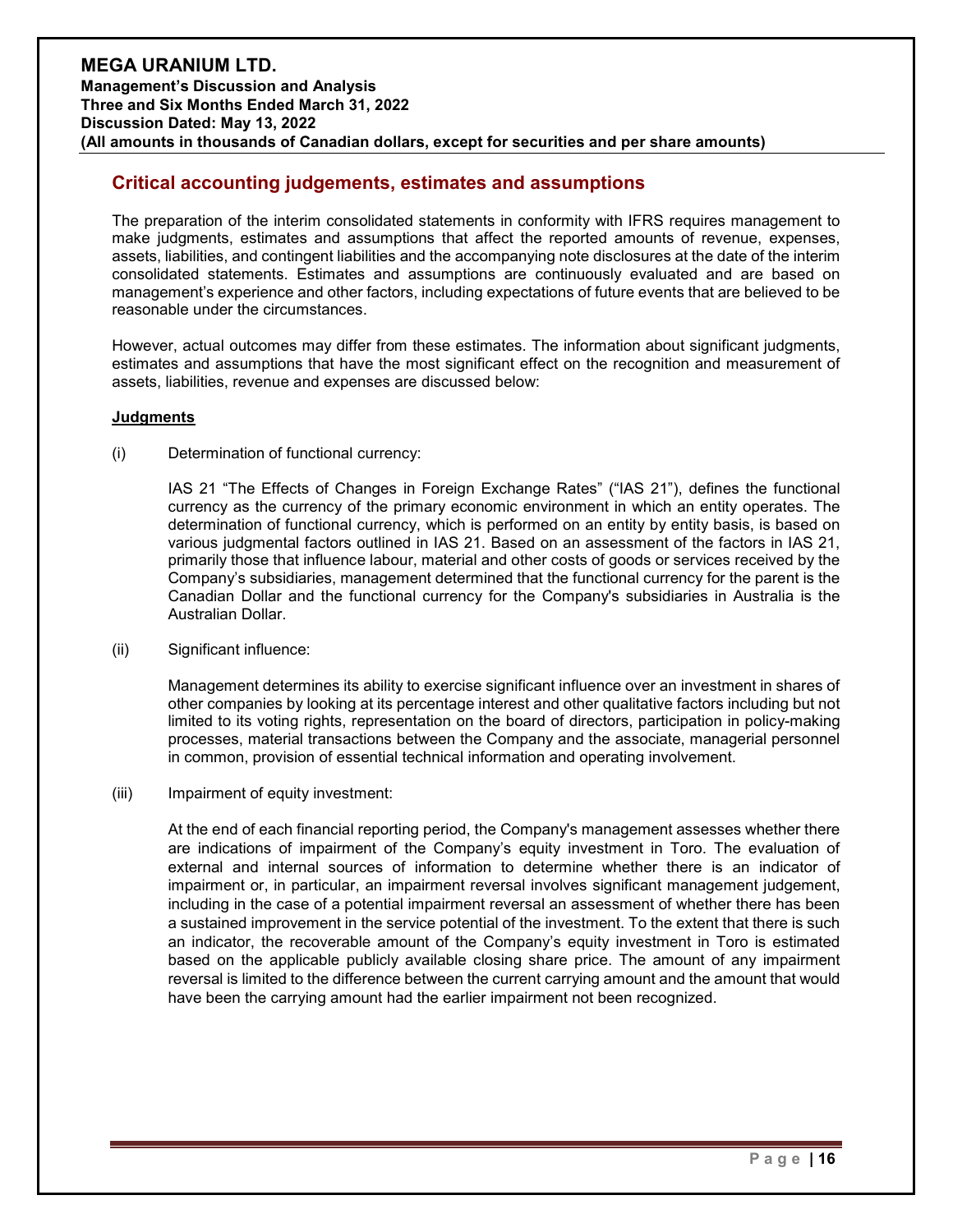#### **Estimates**

(i) Share-based payments:

The Company uses the Black-Scholes option pricing model to calculate stock-based compensation expense. The Black-Scholes model requires nine key inputs to determine a value for an option: risk-free interest rate, exercise price, market price at date of issue, expected dividend yield, expected life and expected volatility. Certain of the inputs are estimates which involve considerable judgment and are, or could be, affected by significant factors that are out of the Company's control.

### (ii) Deferred tax assets and liabilities:

Deferred tax assets and liabilities are recognized for the future tax consequences attributable to differences between the financial statement carrying amounts of existing assets and liabilities and their respective tax bases. The Company computes deferred tax assets and liabilities in respect of taxes that are based on taxable profit. Taxable profit is understood to be a net, rather than gross, taxable amount that gives effect to both revenues and expenses. Taxable profit will often differ from accounting profit and management may need to exercise judgment to determine whether some taxes are income taxes (subject to deferred tax accounting) or operating expenses.

Deferred tax assets and liabilities are measured using enacted or substantively enacted tax rates expected to apply when the differences are expected to be recovered or settled. The determination of the ability of the Company to utilize tax loss carry forwards to offset deferred tax liabilities requires management to exercise judgment and make certain assumptions about the future performance of the Company. Management is required to assess whether it is "probable" that the Company will benefit from these prior losses and other deferred tax assets. Changes in economic conditions, commodity prices and other factors could result in revisions to the estimates of the benefits to be realized or the timing of utilizing the losses.

### **Risks**

Mega's financial condition, results of operation and business are subject to certain risks, which may negatively affect them. A detailed discussion of these risks can be found on pages 18 to 22 under "Risks" in our MD&A for the financial year ended September 30, 2021 (available on SEDAR at www.sedar.com) and elsewhere in this MD&A, including under "Financial Instruments", where we discuss the concentration of our investments in NexGen and Toro, which represent the majority our assets (on a fair value basis), and the impact that material changes in their fair values could have on our financial condition and ability to carry on business, and under "COVID-19 Risks" where we discuss certain risks to our business associated with the pandemic.

### **COVID-19 Risks**

The worldwide emergency measures taken to combat the COVID-19 pandemic may continue, could be expanded, and could also be reintroduced in the future following relaxation. As governments implement monetary and fiscal policy changes aimed to help stabilize economies and capital markets, we cannot predict legal and regulatory responses to concerns about the COVID-19 pandemic and related public health issues and how these responses may impact our business. The COVID-19 pandemic, actions taken globally in response to it, and the ensuing economic downturn have caused significant disruption to business activities and economies. The depth, breadth and duration of these disruptions remain highly uncertain at this time, even as governments have implemented frameworks for the staged resumption of business activities and variants of the virus continue to surface and threaten the progress made. As a result, it is difficult to predict how significant the impact of the COVID-19 pandemic, including any responses to it, will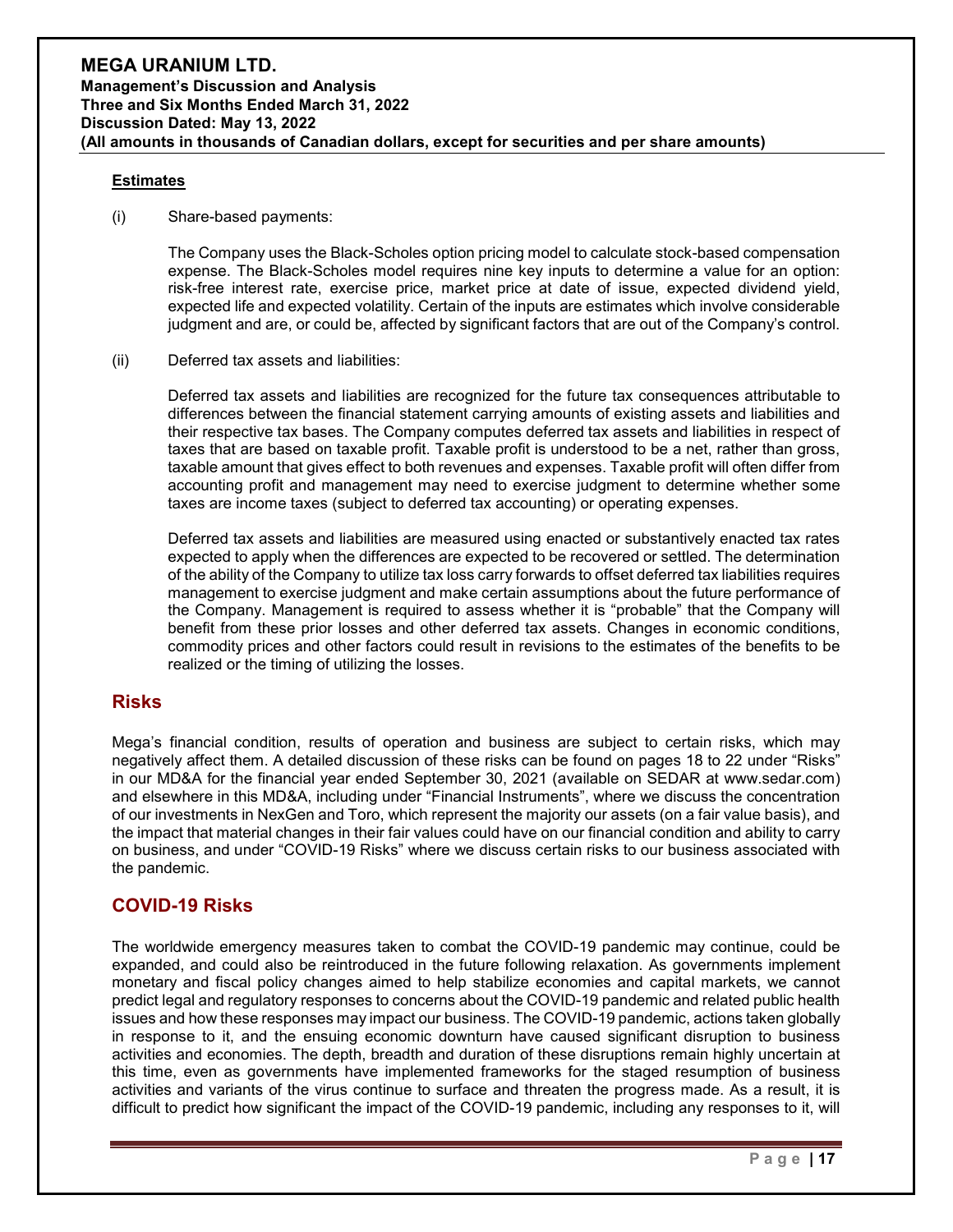be on the global economy and our business. We have outlined these risks in more detail below.

#### Strategic & Operational Risks

The ongoing COVID-19 pandemic could adversely impact our financial condition in future periods as a result of reduced business opportunities via acquisitions and dispositions of exploration properties and investments. The uncertainty around the expected duration of the pandemic and the measures put in place by governments to respond to it could further depress business activity and financial markets. Our strategic initiatives to advance our business may be delayed or cancelled as a result.

To date, our operations have remained stable under the pandemic but there can be no assurance that our ability to continue to operate our business will not be adversely impacted, in particular to the extent that aspects of our operations which rely on services provided by third parties fail to operate as expected. The successful execution of business continuity strategies by third parties is outside our control. If one or more of the third parties to whom we outsource critical business activities fails to perform as a result of the impacts from the spread of COVID-19, it could have a material adverse effect on our business and operations.

#### Liquidity risk and capital management

Extreme market volatility and stressed conditions resulting from COVID-19 and the measures implemented to control its spread could limit our access to capital markets and our ability to generate funds to meet out capital requirements. Sustained global economic uncertainty could result in more costly or limited access to funding sources. In addition, while we currently have a sources of liquidity such as cash balances and investments, there can be no assurance that these sources will provide us with sufficient liquidity on commercially reasonable terms in the future. Extreme market volatility may leave us unable to react in a manner consistent with our historical investment practices.

#### Market Risk

The pandemic and resulting economic downturn have created significant volatility and declines in financial and commodity markets. Central banks implemented emergency interest rate cuts, while governments implemented unprecedented fiscal stimulus packages to support economic stability. The pandemic could result in a global recessionary or inflationary environment with continued market volatility, which may continue to impact our financial condition. Our investment portfolio has been, and may continue to be, adversely affected as a result of market developments from the COVID-19 pandemic and related uncertainty. Supply chain issues resulting in delays in receiving equipment and transporting shipments and higher transportation costs, labour shortages and other operational challenges could lead to delays in production and or exploration activities and impact the financial results and market values of our investee companies.

### **Financial Instruments**

Part of Mega's business includes the acquisition of short-term investments in marketable securities and in some cases, long-term equity investments in public companies. The use of financial instruments can expose the Company to several risks, including interest rate, foreign exchange and market risks. A discussion of the Company's use of financial instruments and their associated risks is provided below:

#### (a) Liquidity risk:

Liquidity risk is the risk that the Company will not have sufficient cash resources to meet its financial obligations as they come due. The Company's liquidity and operating results may be adversely affected if the Company's access to the capital markets is hindered, whether as a result of a downturn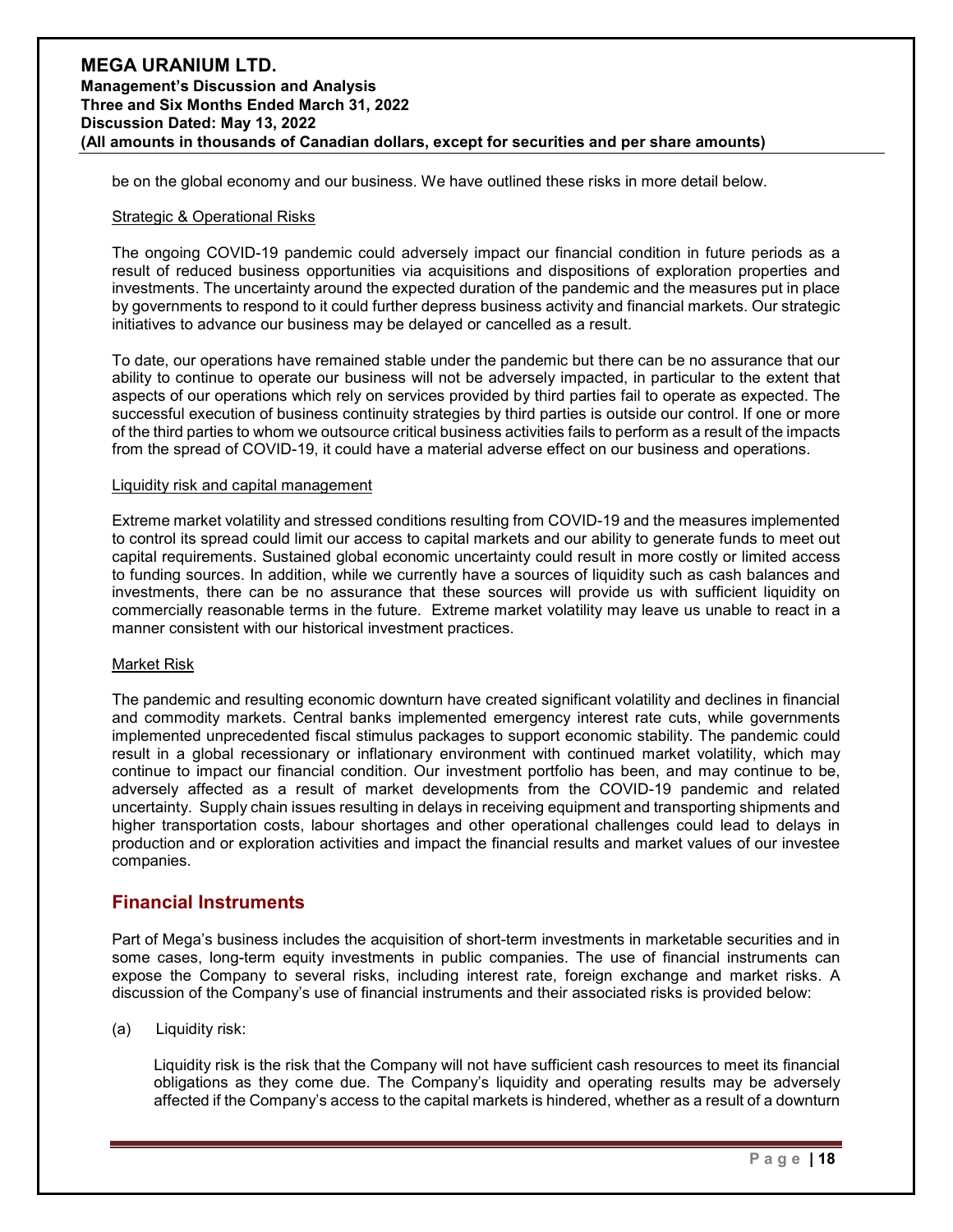in stock market conditions generally or related to matters specific to the Company, or if the value of the Company's investments decline, resulting in lower proceeds on dispositions and losses upon dispositions. The Company generates cash flow primarily from its financing activities and proceeds from disposition of its marketable securities and long-term investments in addition to interest income earned on its investment. The Company has cash and cash equivalents of approximately \$462. The cash equivalents consist of highly liquid short-term deposits with the bank. The Company has working capital surplus as at March 31, 2022 of \$20,530. The funds are available as needed to fund the Company's ongoing expenditures. The Company regularly evaluates these holdings to ensure preservation and security of capital as well as maintenance of liquidity. There can be no assurance that the Company will be successful in its efforts to arrange additional financing on terms satisfactory to the Company. If additional financing is raised through the issuance of shares from the treasury of the Company, control of the Company may change and shareholders may suffer additional dilution. If adequate financing is not available, the Company may be required to delay, reduce the scope of, or eliminate one or more exploration activities or relinquish rights to certain of its interests. All of the Company's trade liabilities are due within the next 12 months.

#### (b) Market risk:

Market risk is the risk that the fair value of or future cash flows from the Company's financial instruments will significantly fluctuate due to changes in market prices. The value of the financial instruments can be affected by changes in interest rates, foreign exchange rates, and equity and commodity prices. In the normal course of business, the Company is exposed to market risk as a result of its investments in publicly traded companies and marketable securities. During periods of significant broader market volatility or volatility experienced by the resource/commodity markets, the value of the Company's investment portfolio can be vulnerable to market fluctuations.

The following table shows the estimated sensitivity of the Company's after-tax net income (loss) for the six months ended March 31, 2022 from a change in the closing bid price of the Company's investments in marketable securities with all other variables held constant as at March 31, 2022:

| Percentage of change in<br>closing bid price | Change in net after-tax income<br>(loss) from % increase in<br>closing bid price | Change in net after-tax income<br>(loss) from % decrease in<br>closing bid price |
|----------------------------------------------|----------------------------------------------------------------------------------|----------------------------------------------------------------------------------|
| $2\%$                                        | 308                                                                              | (308)                                                                            |
| 4%                                           | 617                                                                              | (617)                                                                            |
| 6%                                           | 925                                                                              | (925)                                                                            |
| 8%                                           | 1,234                                                                            | (1, 234)                                                                         |
| 10%                                          | 1,542                                                                            | (1, 542)                                                                         |

#### (c) Interest rate risk:

Interest rate risk is the impact that changes in interest rates could have on the Company's income and liabilities. In the normal course of business, the Company is exposed to interest rate fluctuations as a result of the significant portion of cash equivalents being invested in interest bearing instruments.

The Company's sensitivity analysis suggests that a 1% change in interest rate would change the net loss and comprehensive loss by approximately \$7.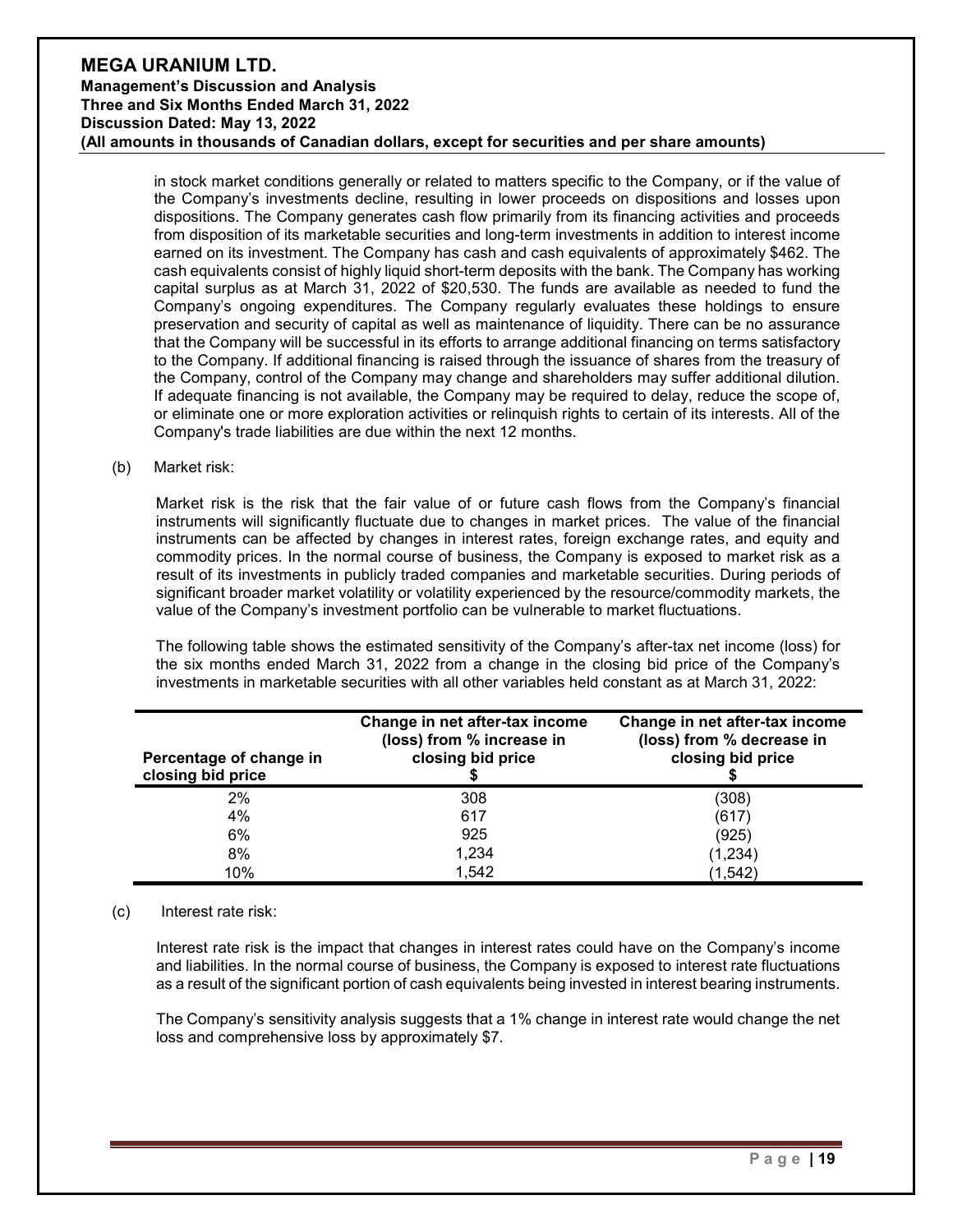(d) Currency risk:

Currency risk is the risk that the fair value of or future cash flows from the Company's financial instruments will fluctuate because of changes in foreign exchange rates. The Company is exposed to currency fluctuations as it presently holds funds in Australian dollars and a significant amount of its costs and liabilities are denominated in Australian and other currencies. The Company has not entered into any foreign currency contracts to hedge this exposure.

The following table shows the estimated sensitivity of the Company's net after-tax income (loss) for the six months ended March 31, 2022 from a change in all foreign currencies (Australian dollars, and U.S. dollars) with all other variables held constant as at March 31, 2022:

| Percentage of change in<br>closing exchange rate | Change in net after-tax income<br>(loss) from % increase in<br>closing exchange rate | Change in net after-tax income<br>(loss) from % decrease in<br>closing exchange rate |
|--------------------------------------------------|--------------------------------------------------------------------------------------|--------------------------------------------------------------------------------------|
| 2%                                               | 9                                                                                    | (9)                                                                                  |
| 4%                                               | 18                                                                                   | (18)                                                                                 |
| 6%                                               | 27                                                                                   | 27                                                                                   |
| 8%                                               | 36                                                                                   | (36)                                                                                 |
| 10%                                              | 45                                                                                   | (45)                                                                                 |

#### (e) Credit risk:

Credit risk is the risk of loss associated with a counter party's inability to fulfill its payment obligations. The Company has its cash and cash equivalents deposited with highly rated financial institutions. Other credit risk is limited to cash, restricted cash and trade receivables in the ordinary course of business. The balance of trade receivables owed to the Company in the ordinary course of business is not significant.

### (f) Concentration risks:

The Company is exposed to concentration risks as its investment portfolio is concentrated primarily in NexGen and Toro, two uranium companies which, together, have a total asset value of \$138,714 as at March 31, 2022 and \$117,789 as September 30, 2021 and poses the risk that its fair value can decrease significantly, which could impact the Company's available cash resources, and adversely affect the Company's after-tax net income (loss).

The following table shows the estimated sensitivity of the Company's after-tax net income (loss) for the six months ended March 31, 2022 from a change in the closing bid price of the Company's investment in NexGen with all other variables held constant as at March 31, 2022:

| Percentage of change in<br>closing bid price | Change in net after-tax income<br>(loss) from % increase in<br>closing bid price of NexGen | Change in net after-tax income<br>(loss) from % decrease in<br>closing bid price of NexGen |
|----------------------------------------------|--------------------------------------------------------------------------------------------|--------------------------------------------------------------------------------------------|
| 2%                                           | 2,016                                                                                      | (2,016)                                                                                    |
| 4%                                           | 4,031                                                                                      | (4,031)                                                                                    |
| 6%                                           | 6,047                                                                                      | (6,047)                                                                                    |
| 8%                                           | 8,062                                                                                      | (8,062)                                                                                    |
| 10%                                          | 10,078                                                                                     | (10, 078)                                                                                  |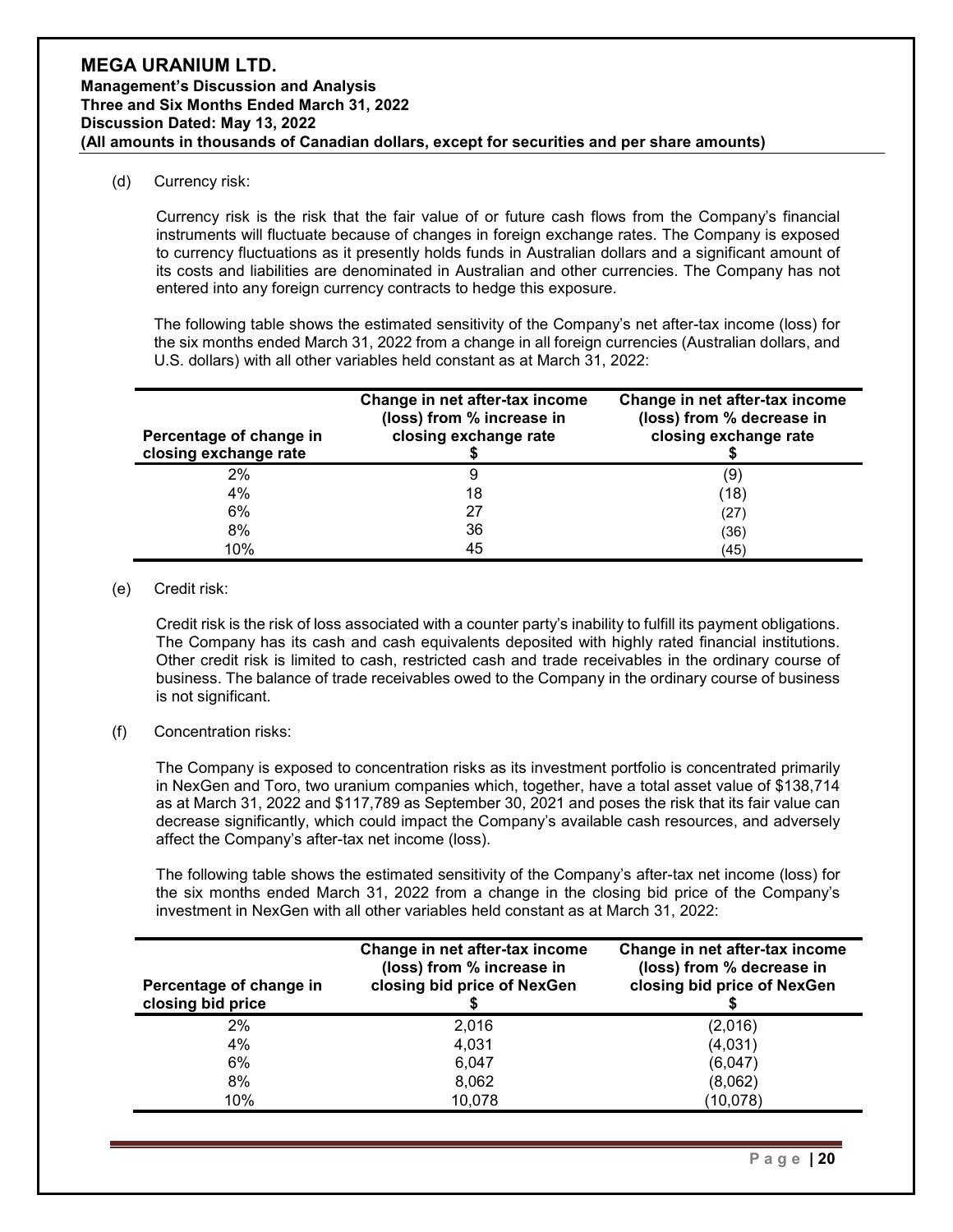(g) Fair value:

Fair values have been determined for measurement and/or disclosure purposes based on the following methods. When applicable, further information about the assumptions made in determining fair values is disclosed in the notes specific to that asset or liability.

The carrying values of cash and cash equivalents, restricted cash, receivables and amounts payable and other liabilities, approximate their fair values due to the short-term nature of these instruments. Marketable securities and long term investments in public companies are fair valued using the bid price on the closing date for the underlying investment. The fair value of marketable securities in private companies is determined from recently completed equity financings.

The Company does not fair value its investment in Toro as it is held as an equity investment.

### **Management of Capital**

The Company includes the following items in its managed capital as at March 31, 2022 and September 30, 2021:

|                                        | March 31,<br>2022<br>$($ \$) | September 30,<br>2021<br>\$) |
|----------------------------------------|------------------------------|------------------------------|
| Shareholders' equity comprises of:     |                              |                              |
| Share capital                          | 281,596                      | 280,117                      |
| Share option reserve                   | 66,697                       | 66,512                       |
| Accumulated other comprehensive income | 110,660                      | 92,419                       |
| Deficit                                | (299, 280)                   | (302, 212)                   |
|                                        | 159,673                      | 136,836                      |

The Company's objectives when managing capital are:

- (a) To maintain the necessary financing to complete exploration and development of its properties;
- (b) To realize proceeds from sales of one or more of its properties;
- (c) To maximize the income it receives from cash and cash equivalents without significantly increasing the principal at risk by making investments in high credit quality issuers; and
- (d) To maintain a flexible capital structure that optimizes the cost of capital at an acceptable level of risk.

The Company manages its capital structure and makes adjustments to it in light of changes in economic conditions and the risk characteristics of its underlying assets. The Company maintains or adjusts its capital level to enable it to meet its objectives by:

- realizing proceeds from the disposition of its investments;
- raising capital through equity financings;
- reviewing and reducing capital spending on mineral properties when necessary.